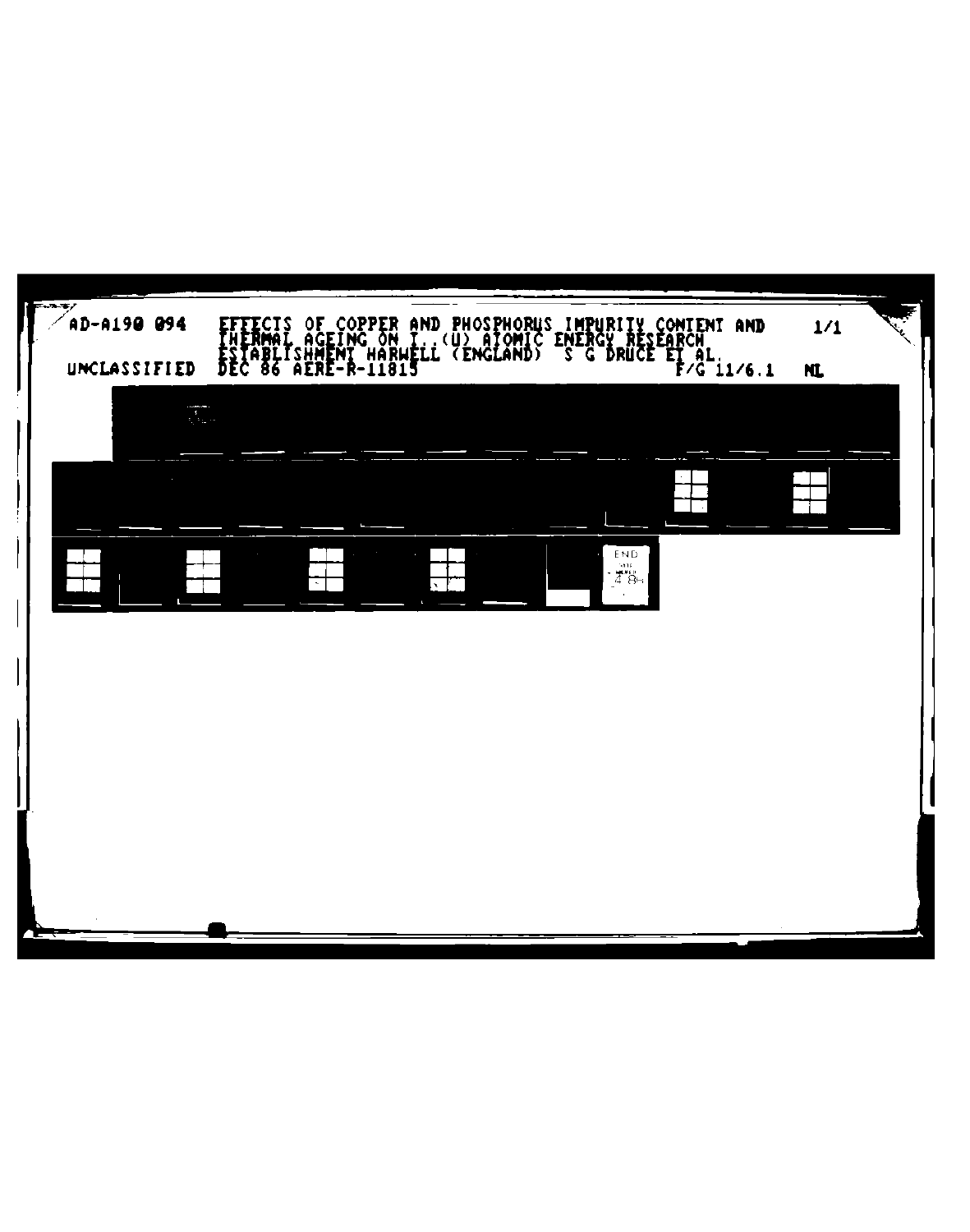

Ċ

 $\mathsf{MEROL}(\mathsf{PP} \cup \mathsf{PE} \text{-}\mathsf{SCLU} \cup \mathsf{Ob} \cup \mathsf{TP} \cup \mathsf{C} \cup \mathsf{P} \mathsf{Ob} \mathsf{C})$ 

 $\bar{\epsilon}$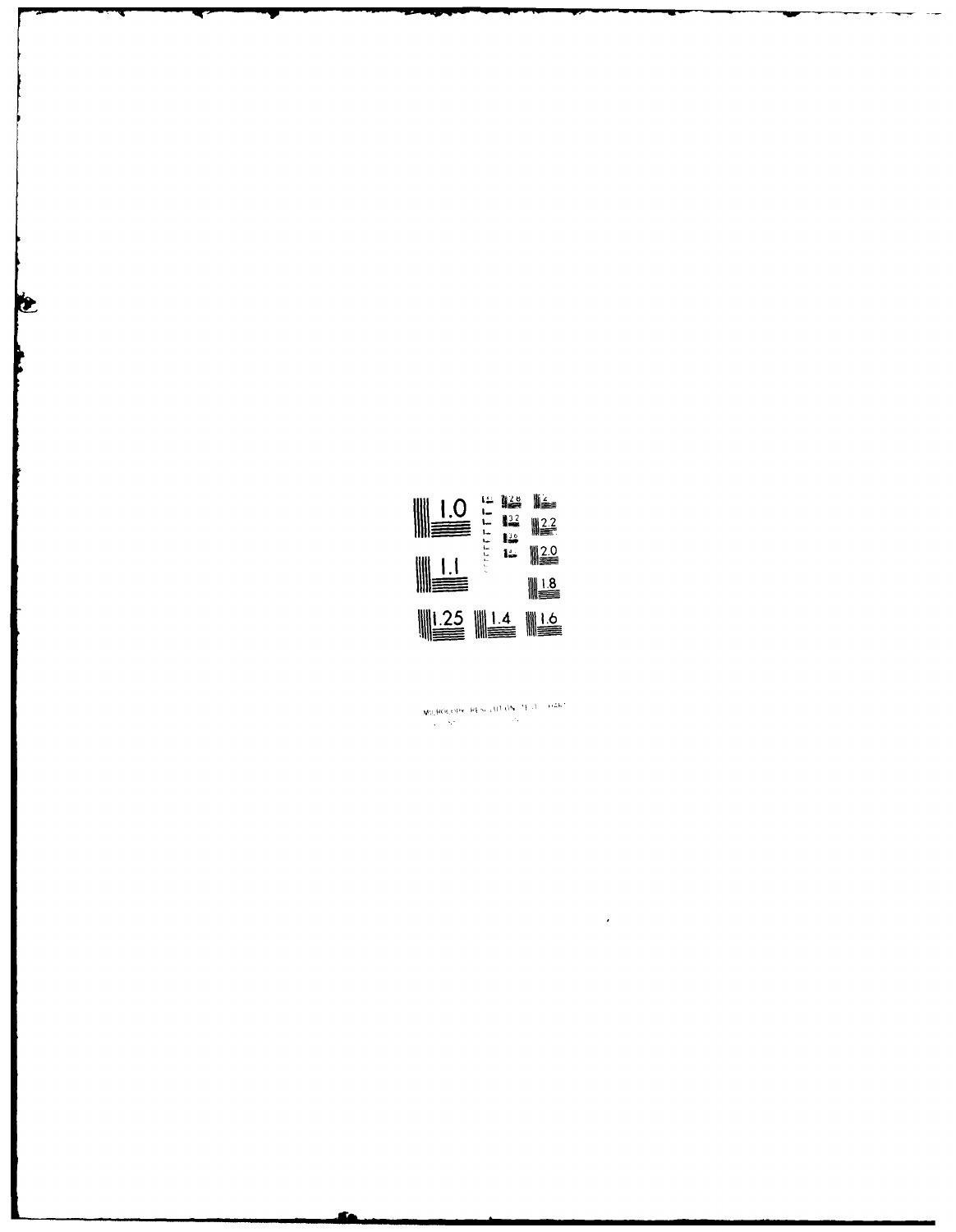3 DOCUMENT IS INTENDED FOR PUBLICATION IN THE OPEN LITERAL UNE.<br>4 it is published, it may not be directed, or referred to outside the organization to<br>ch criptes have been sent.

John Park Black

AD-A190 094





# **Effects of copper and phosphorus** impurity content and thermal ageing on the corrosion fatigue behaviour of A533B pressure vessel steel

S G Druce and G Shrimpton

**DETRIBUTION STATES .....** Approved for public roleans Distribution Unlimited

 $\gamma$   $\gamma$ 

 $12$ 

87

**COPYRIGHT AND REPRODUCTION** Enquiries shout copyright and reproduction should be addressed to the Publications Office, AERE Harwell, Oxfordshire, England OX11 ORA.

Materials Physics and Metallurgy Division Harwell Laboratory, Oxfordshire OX11 0RA

December 1986

APPROVED FOR PUBLICATION

 $C14$ 

ာ ဌာ ရွ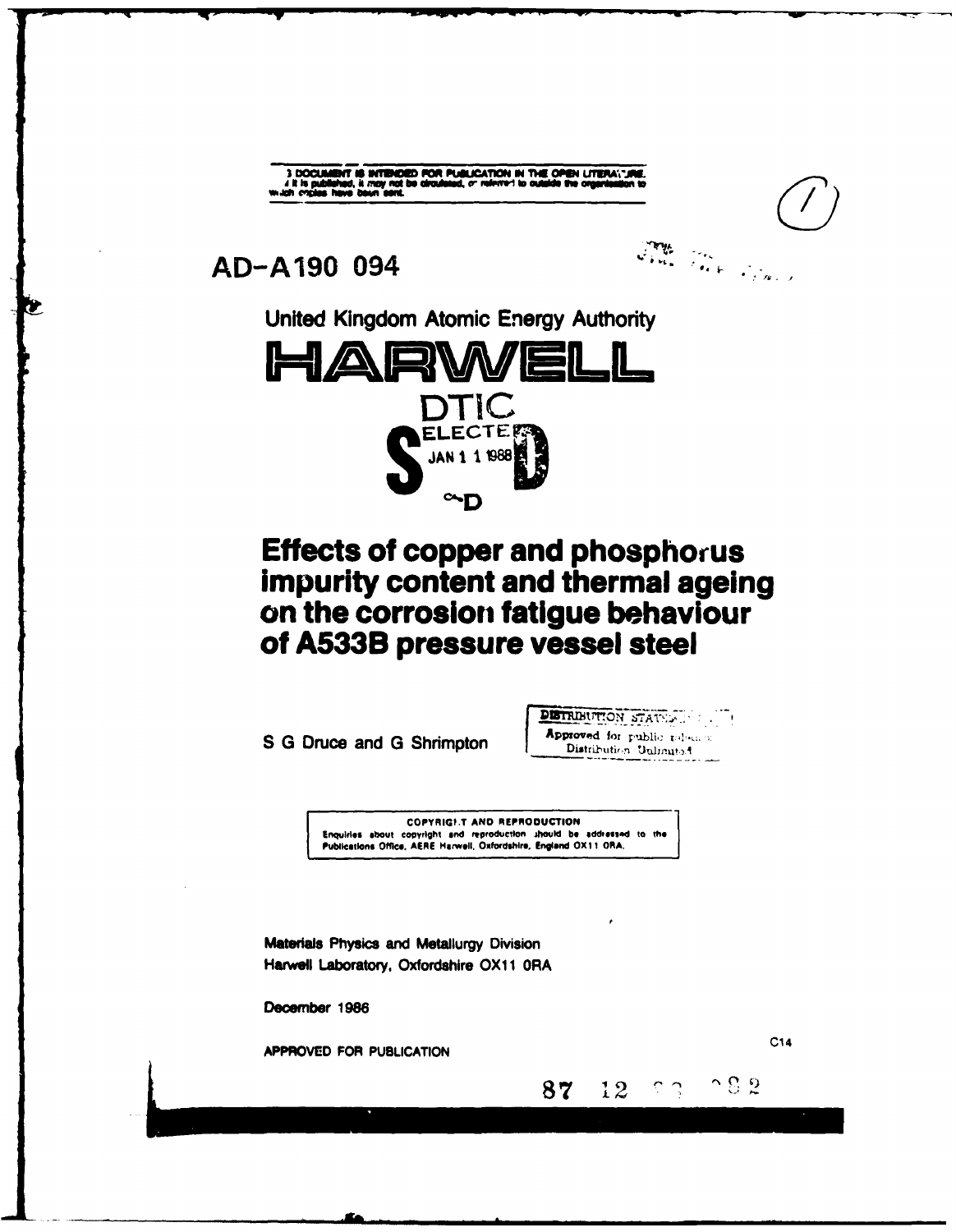AERE **R 11815**

# **EFFECTS OF** COPPER **AND PHOSPHORUS** MPURLTY **CONTENT AND** THERMAL **AGEING ON THE** CORROSION **FATIGUE** BEHAVIOUR OF **A533B PRESSURE VESSEL STEEL**

**S G** Druce and **G** Shrimptan

# **ABSTRACT**

 $-$  The effects of thermal ageing on fatigue crack growth behaviour have been evaluated in three experimental melts of **ASTI A533B** MnMoNi steel containing differing amounts of copper and phosphorus. Tests have been conducted under vacuum and In **a high** purity, low oxygen water environment at **500C.** The results show that environmentally enhanced growth is generally restricted to a limited range of alternating stress intensity- $(4K)^2$  and that the phosphorus segregation extends the range to lower stress intensities. Peak enhancement is found to Occur at a specific growth rate **(5x10"7** a/cycle) independent **of** composition, 4K or heat treatment. '-The maximum environmental enhancement Is similar in all three casts and occurs in the aged condition. **All** tests in water exhibited fractographic features not observed in vacuum tests, namely varying amounts of Intergranular failure and tranegranular failure showing a marked dependence **on** underlying grain orientation. The changes in fracture mode and growth rate are consistent with hydrogen induced cracking mechanisms observed under static loading conditions.

**Materials Physics and Metallurgy Division** <sup>F</sup> **Harwell Laboratory**

**December 1986**

**HL86/1477 (CI4)**



 $(i)$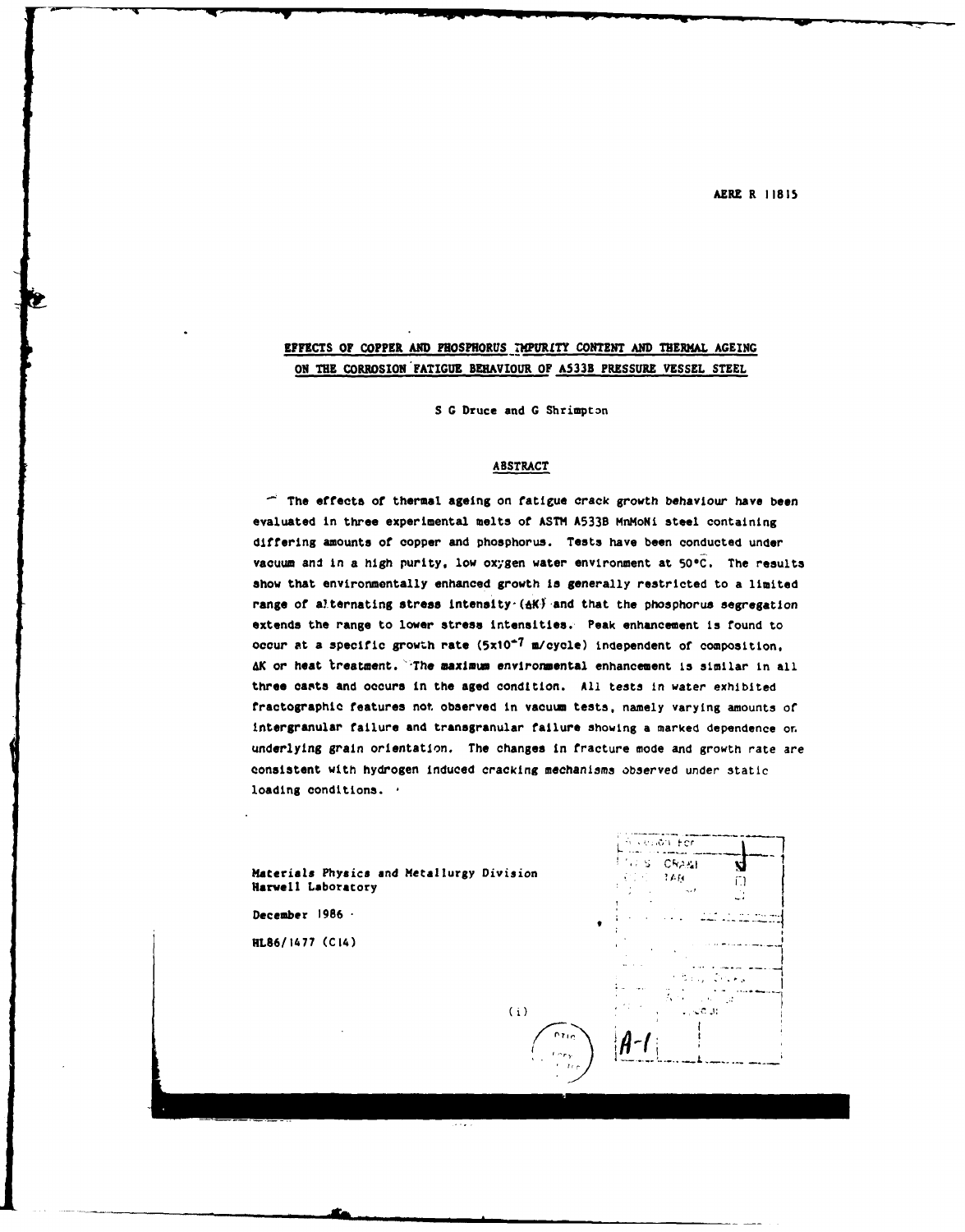# **CONTEXTS**

|  | к<br>$\sim$ |
|--|-------------|
|--|-------------|

| 1. | Introduction                                                |                                |  |
|----|-------------------------------------------------------------|--------------------------------|--|
| 2. | Experimental Details                                        | $\overline{2}$                 |  |
|    | Materials and heat treatments<br>2.1<br>2.2 Patigue testing | $\mathbf{2}$<br>$\overline{z}$ |  |
| 3. | Results                                                     | 4                              |  |
|    | 3.1 Crack growth data<br>3.2 Fractography                   | 4<br>5                         |  |
| 4. | Discussion                                                  | 6                              |  |
|    | Conclusions                                                 | 10                             |  |
|    | Acknowledgements<br>$\bf{11}$                               |                                |  |
|    | References<br>12                                            |                                |  |

**TABLES**

# Table

 $\mathcal{L}$ 

ł  $\overline{1}$ 

 $\overline{1}$ 

 $\overline{\phantom{a}}$ 

 $\ddot{\cdot}$ J.  $\mathbf i$ 

|              | Chemical Analyses of Experimental Melts of MnMoNi Steels |     |
|--------------|----------------------------------------------------------|-----|
| $\mathbf{2}$ | Typical Water Conditions                                 | 14. |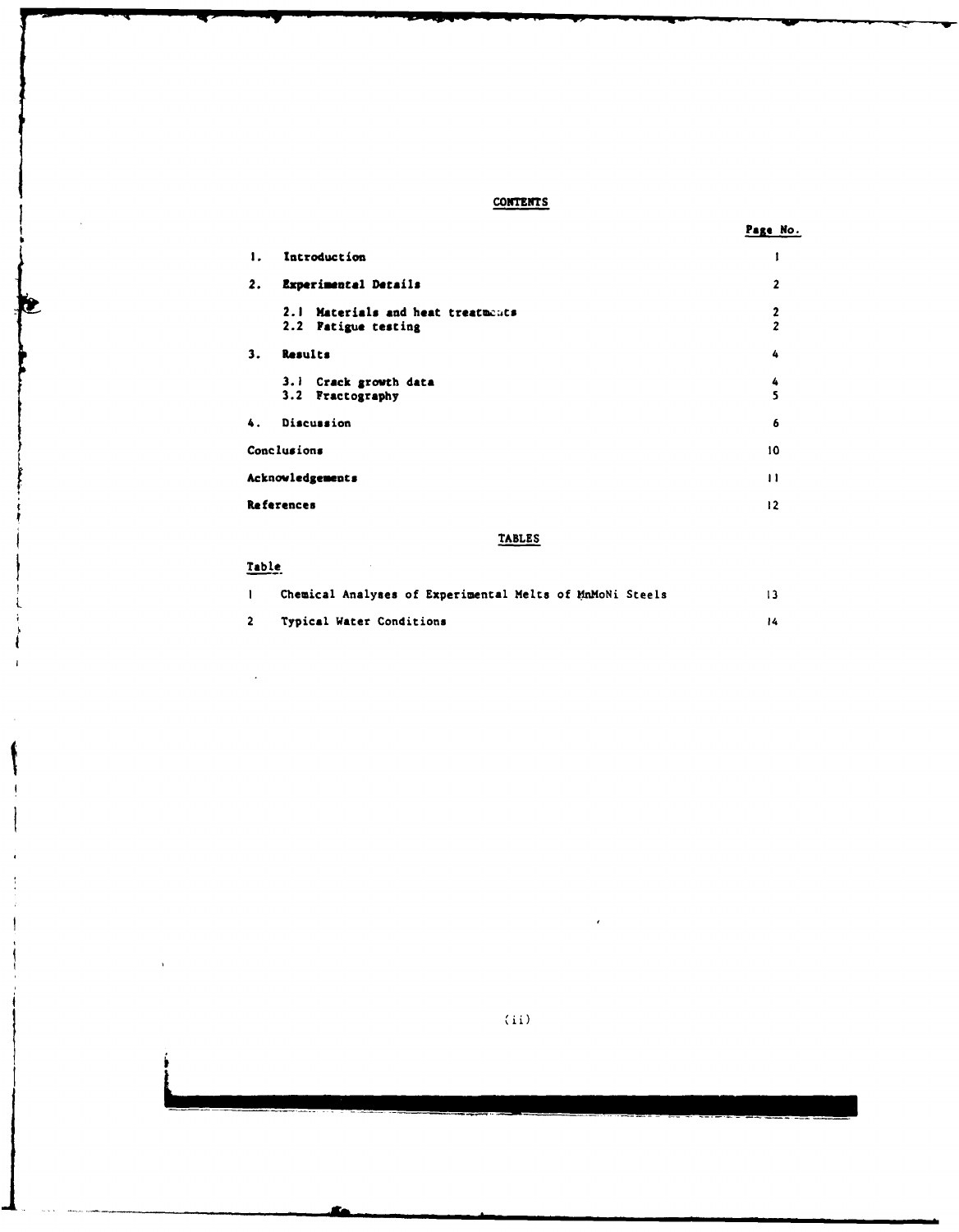## **ILLUSTRATIONS**

**| i-I- , , -,** - **I**

- Figure 1 Fatigue crack growth data for 'pure' cast of MnMoNi steel.
- Figure <sup>2</sup>*Fatigu, crack growth* data *tot* copper doped MnHcN1 **steel.**
- Figure 3 Fatigue crack growth data for phosphorus doped MnMoNi steel.
- Figure 4 Environmental enhancement of fatigue crack growth.

le

- Figure 5 Fracture appearance of quenched and tempered 'pure' MnMoNi steel tested In vacuum.
- Figure **6** Fracture appearance of quenched, tempered and aged phosphorus doped **Mn4oNi** steel tested In vacuum.
- Figure 7 Fracture appearance of quenched and tempered 'pure' MnMoNi steel tested in high purity, low oxygen water.
- Figure **8** Fracture appearance of quenched and tempered copper doped MnMoNI steel tested in **high** purity, low oxygen water.
- Figure 9 Fracture appearance of quenched and tempered phosphorus doped MnMoNi steel tested in **high** purity, low oxygen water.
- Figure **10** Fracture appearance of quenched, tempered and aged phosphorus doped MnHoNi steel tested in high purity, low oxygen water.

(iii)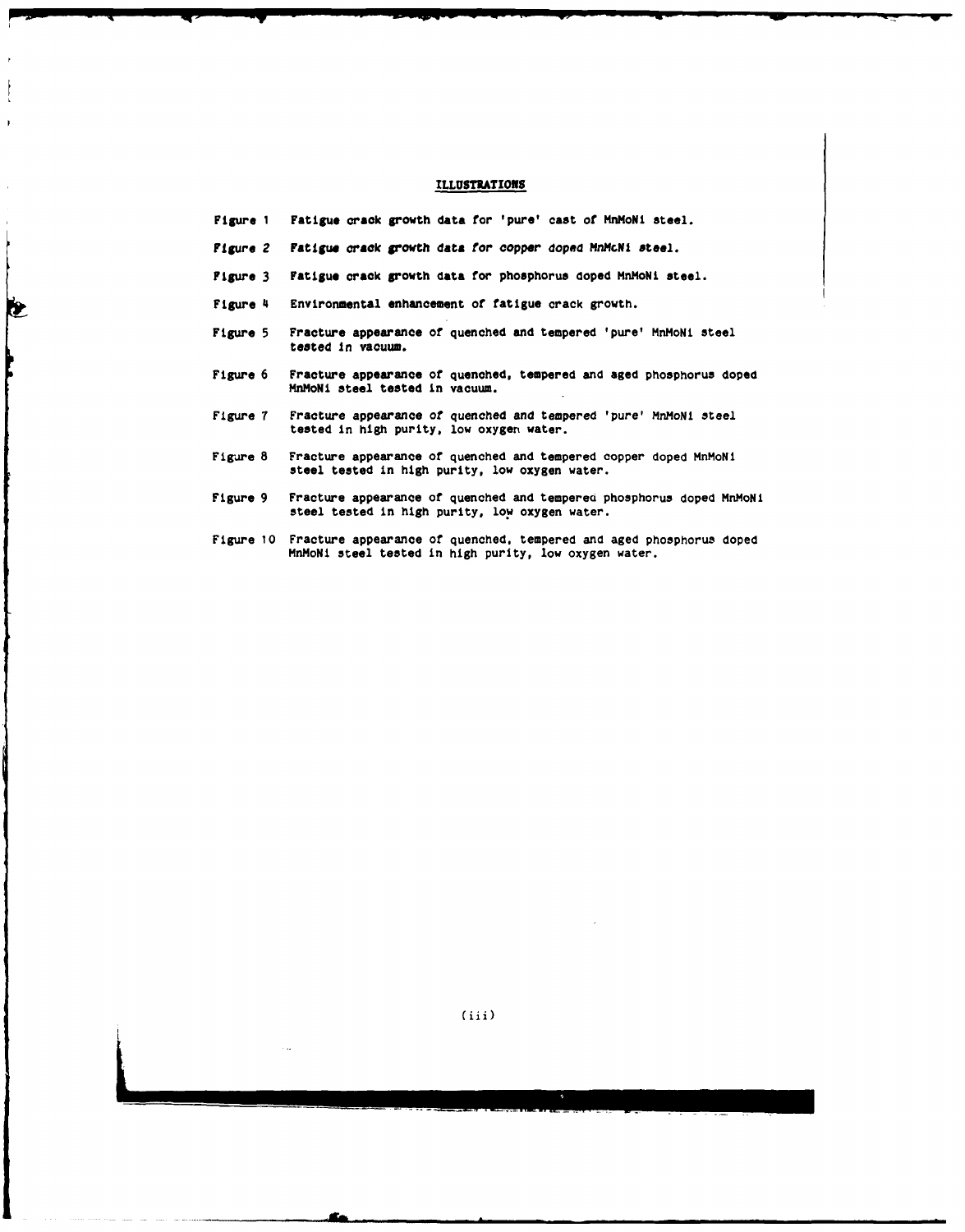## **1. Introduction**

**eqechanically dominated fatigue crack growth at** stress **intensities imtermediate between threshold and unstable fracture Is generally considered to** be insensitive to material composition and microstructure. Ferritic, bainitic, **pearlitic and mawtensitic steels all exhibit similar growth rate kinetics when plotted on** logarithmic axes **of** growth **rate per cycle (da/dn) and alternating** stress **intensity range (AK), and show little sensitivity to changes in load** ratio (R-K<sub>min</sub>/K<sub>max</sub>), cyclic frequency or waveform.

**Environmentally assisted fatigue may result in a change** in crack growth **mechanism, and hence affect the growth kinetics, through a variety** of phenomena arising from the chemical activity at the crack tip. In aqueous environments exposure **of** clean metal surfaces during cyclic loading leads to the anodic dissolution of iron, with the corresponding cathodic reaction of oxygen reduction or hydrogen evolution. Crack advance arising from purely mechanical damage can **be** enhanced **by** two mechanisms: electrochemical removal **of** material at the crack tip per as, that **is.** anodic dissolution, or hydrogen assisted cracking processes In the immediate crack tip vicinity. These mechanisms are sensitive to material parameters and therefore under conditions promoting environmentally assisted fatigue there is potential for both mechanical loading factors and material variables to control growth kinetics. **For** example, anodic dissolution might be expected to be increased by compositions and heat treatments leading to local galvanic cells or low re-passivation rates, whereas hydrogen assisted cracking would be enhanced **by** treatments resulting in an increased hydrogen source:sLnk ratio. Both environmental mechanisms are potentially affected **by** changes In grain boundary chemistry, and several workers<sup>(1-3)</sup>have shown that hydrogen embrittlement during static loading is exacerbated **by** grain boundary impurity segregation. Loadlng parameters such as stress range, stress ratio **and** cyclic frequency will control the dislocation activity at the crack tip and therefore also potentially affect the rate or crack-tip corrosion.

The objectives of the present study are to investigate the sensitivity of fatigue crack growth kinetics to the presence of two common steel impurity elements In the presence of high purity water at **500C,** 3nd io identify **the** changes in growth mechanisms giving rise to changes in growth rate behaviour. Results are presented for three experimental melts of a 1.5%Mn 0.5SMo **C.5%Ni IDw** alloy steel: a high purity melt, and casts Individually doped with copper ind

 $-1-$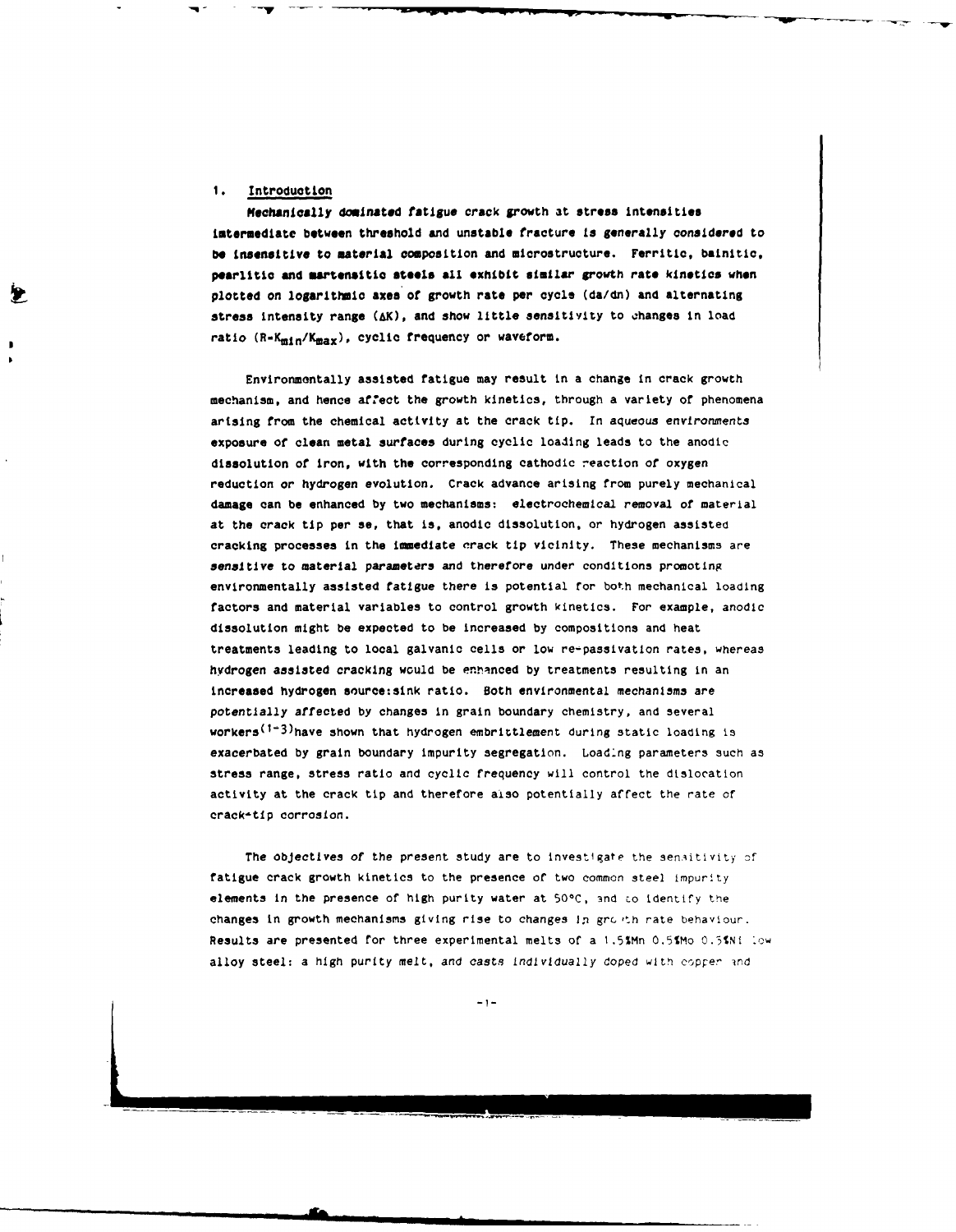phosphorus. Each composition has **been** examined in **two heat treatment oonditiones quenched** and **tempered,** with and without an additional thermal **ageing treatment to Induce grain boundary segregation. Fracture modes have** boen **assessed by poet** test *analysis* in the scanning electron microscope and the **results are disoussed** with **reference** to published **data obtained in water** and **gaseous hydrogen environments.**

### **2. Experimental Details**

#### 2.1 Materials **and heat treatments**

The three experimental casts were produced with a nominal **ASTh A533B** alloying element composition **by** vacuum melting high purity Japanese electrolytic Iron with pure alloying additions. **A533B** and similar MnMoNi steels are used extensively in the fabrication of Pressurised Water Reactor (PWR) pressure vessels. The 'pure' cast contains concentrations of the Impurity elements sulphur, phosphorus and copper typical of modern good quality commercial steels. The levels of phosphorus and copper in the respective doped casts (i.e. **0.45%** sknd **0.4%)** are in excess of the maximum permitted **by** commercial specifications. Full chemical analyses are given in Table **1.**

Following casting, the **125mm** square section Ingots were hot forged Into bars approximately 70mmx30mm. Sections of the bar were given a homogenising heat treatment at **11000C** for **50h** to reduce chemical inhomogeneity arising from solidification segregation. Specimen blanks were then austenitised at 1100°C for lhr. water quenched and tempered at **6506C** for lhr, followed **by** water quenching to minimise grain boundary segregation of impurities during cooling. 25mm thick compact specimens were then machined from the blanks. Half the specimens were given an ageing treatment of 1000h at 500°C under vacuum, followed **by** a slow cool. The resultant prior austenite grain sizes as measured by linear intercepts from optical micrographs were 99µm for the pure cast and 154um and 104um for the copper and phosphorus doped casts respectively.

#### 2.2 Fatigue testing

Constant load amplitude crack growth tests were performed in **high** purity low oxygen water for each of the three material compositions in the two heat treatment conditions. A sinusoidal waveform of frequency 0.1HZ and stress ratic  $(P_{\text{min}}/P_{\text{max}})=0.2$  was used for these tests. The initial  $\Delta K$  at the start of test following precracking was generally in the range **12-15** MPa/m. Precracking was performed In the test environment at a higher frequency,

-2-

**h.\_\_\_\_\_\_\_\_\_\_\_\_\_\_\_\_\_\_\_\_\_\_\_\_\_\_**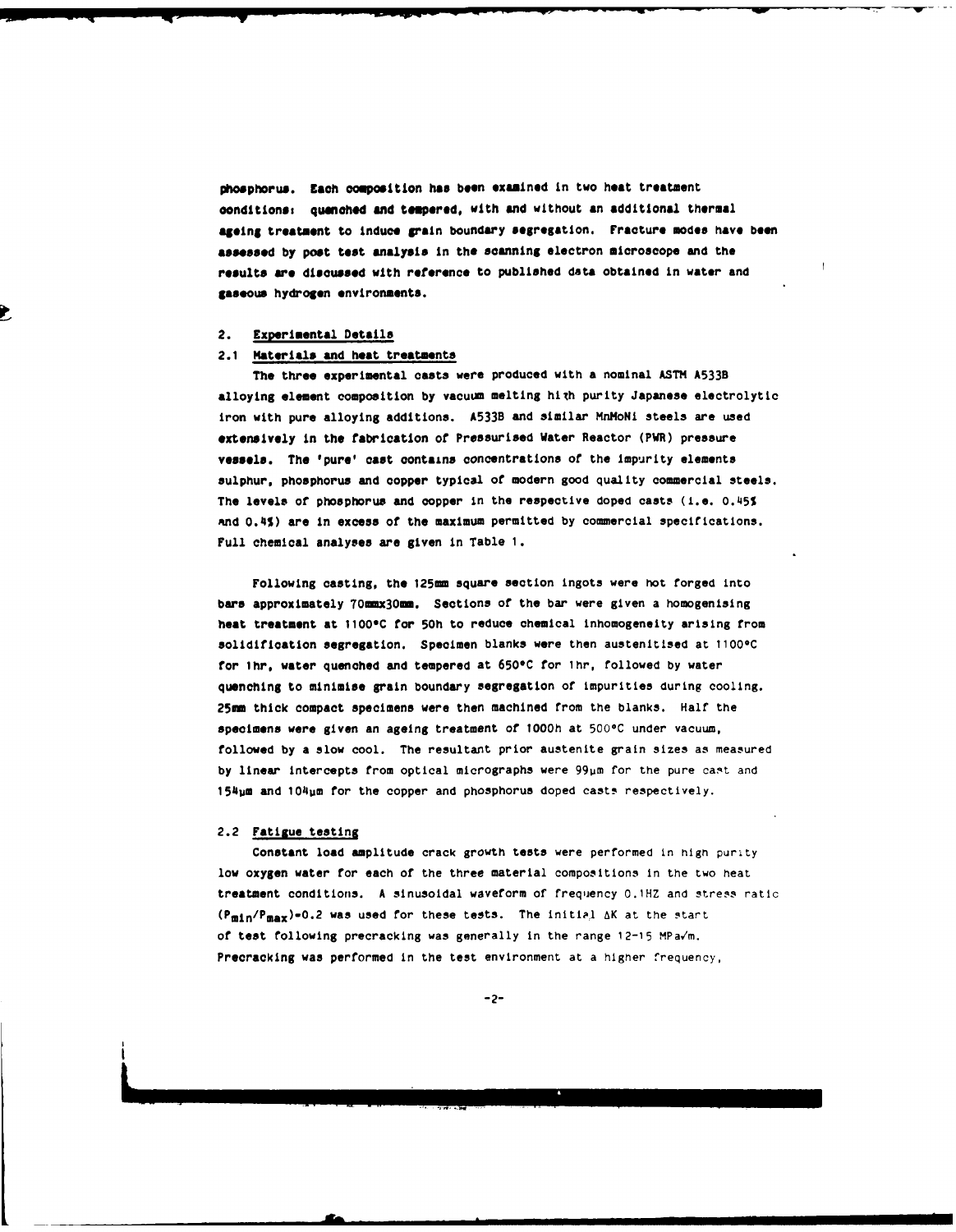typically 1Hz, ensuring that K<sub>max</sub> at no time exceeded the start-of-test **value. Crack length was monitored using a microprocessor based direct-current** potential-drop technique giving a short-term crack extension resolution of 0.02mm and long-term stability of 0.2mm. Growth rates were calculated from the **measurements of** crack **length** and number of cycles **by** polynomial fitting in accordance with **ASTH E647.** Details **of** the crack monitoring equipment and data analysis procedures are given elsewhere<sup>(4,5)</sup>. Specimens were horizontally supported In environmental chambers, with the water level set to the loading line. The chambers, together with the specimen grips, loop pipework, **pump,** holding tank and **heat** exchangers, were all constructed from stainless steel. During testing, argon gas was continuously bubbled through the holding tank at a rate of **1** litre/min and provided a cover gas in the environmental chamber. The resultant oxygen content of water sampled from close to the specimen and measured using an 'Orbisphere' analyser **was** typically **4ppb.** Water **flow** through the chamber was 2 litre/min, giving an equivalent volume change every **8** minutes. In addition to flowing through the chamber and back to the holding tank, water was continuously pumped from the holding tank through a mixed anion/cation exchange resin at a flow rate of 2 litre/min. The resultant conductivity was 0.04-0.06 uS/cm. Water samples were drawn off at Intervals for analysis **of** anion concentration. Typical water conditions and impurity levels are given in Table 2. Test temperature was controlled at 50±1°C by heating the feedwater to the ehamber and thermally Insulating all external surfaces. **A** conditioning period of 2 days was allowed prior to precracking to promote equilibrium conditions prior to testing. The total duration of each test was typically **2-3** months.

In addition to aqueous environmental testing, **high** vacuum **(** 2x10-4Pa) fatigue tests have been performed using the pure cast material in the quenched. and tempered condition and the phosphorus doped material in the quenched, tempered and aged condition. The test frequency was 1Hz with an R ratio of 0.2 and test temperature of 40±2°C. The data from these tests were used as a baseline for evaluation of the environmental component of growth in water.

On completion of testing all specimens were broken open in liquid nitrogen and the surface oxide removed in a proprietary solution in preparation **f**examination optically and in the 9canning electron microscope.

**-3-**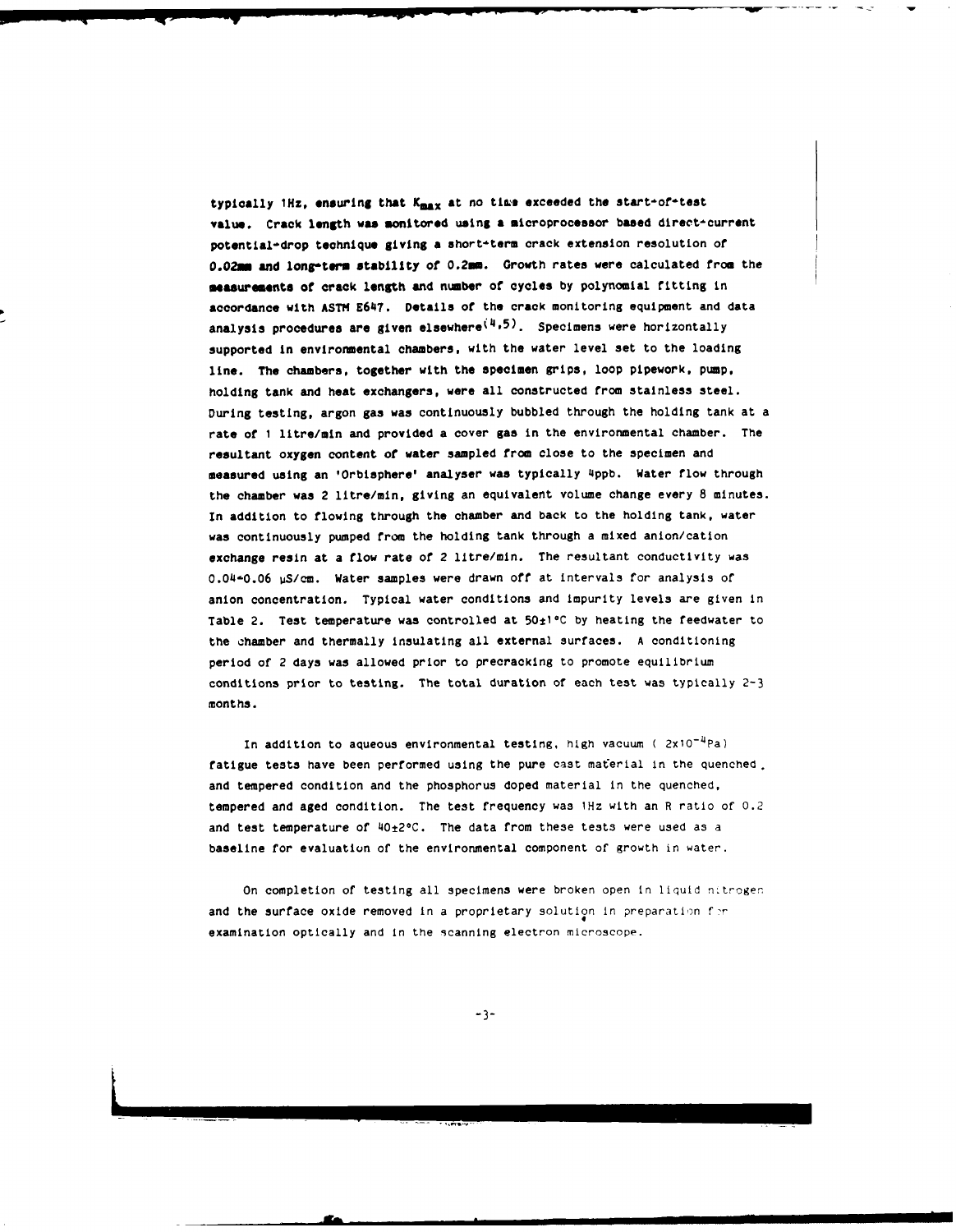#### **3. Results**

# **3.1 Crack growth data**

**Figure I shows** crack growth data for the 'pure' material conventionally **expressed on logaritthmic axes** of growth rate, da/dn and stress intensity range, AK. Also shown are the ASME 1983 Boiler and Pressure Vossel Code reference growth curves commonly used for the fatigue evaluation of subsurface (dry) and surface breaking (wet) defects in the reactor pressure **vessel** of the PWR. These are included for comparison and to provide a common reference for subsequent figures. The data from the vacuum test is linear with a slope of approximately **5** and lies consistently beneath the the **ASME** 'Dry' line **by** a factor of **10** at low stress intensities, decreasing to **a** factor **of** 2 at high stress intensities. The data from water tests on aged and unaged material exhibit 'hooked' shaped curves with enhanced growth rates when compared with the vacuum data, but do not exceed the **ASME** 'Wet' line. The effect of the ageing heat treatment appears to Increase marginally the growth rate at **AK** values less than **35** HPa'm.

Figures 2 and 3 show growth rate data for the copper doped and phosphorus doped materials. The vacuum line refers to the pure cast data shown in Figure **1.** The vacuum data for the quenched, tempered and aged phosphorus doped material (Figure **3)** agree closely with the quenched and tempered pure cast. Tests in the water environment show both copper and phosphorus doped materials to exhibit the same general hook shaped growth curve as found in the pure cast, and generally higher growth rates in the **aged** condition. Additional features shown in the water for the phosphorus doped material only are: (i) an initial deceleration in growth rate with increasing **AK** at the beginning of the tests; (ii) erratic transient high growth rates In the aged condition at &K values in excess of 40 MPa/m. The initial deceleration In the aged material occurred over a total crack extension of 3mm lasting some **105** cycles, that Is **11** days of testing, and is not considered to be an artefact of the crack monitoring equipment.

Figure 4 shows the growth rate data expressed in terms of the degree of environmental enhancement referenced to the data from the pure cast material obtained under vacuum. All materials in the quenched and tempered condition exhibit environmentally enhanced growth in the  $\Delta K$  range 20-40 MPa $\epsilon'$ m peaking at a AK-30-32 MPav'm for phosphorus and copper doped materlais with a tenfold enhancement in growth rate. The peak in the pure cast occurs at a lower stress Intensity, approximately **25** MPa/m. and the maximum enhancempni. **IV .r'-.t.'.**

**- Il -**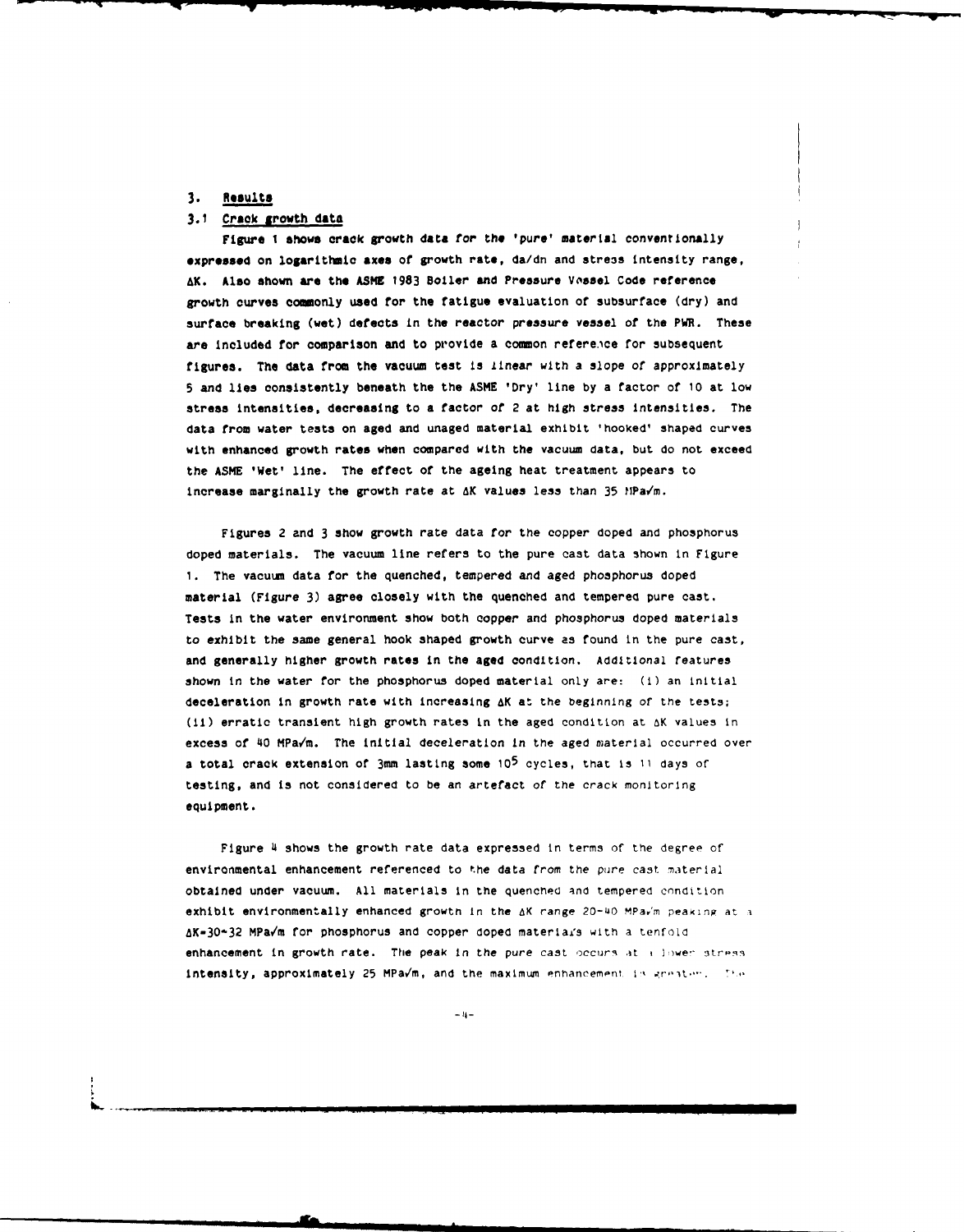maximum **degree of** environmental enhancement increases on ageing in all compositions, being **typically** 25 times the growth rate **in vacuum. The aK** for **maximum** enhancement is lower in the aged condition than for the quenched and tempered condition **for** copper doped **and** phosphorus **doped materials, but is the** same **for** the pure cast. Interestingly, comparison of Figures **1-3** with Figure 4 shows that **for** each test the maximum environmental enhancement has occurred at the same growth rate, i.e.  $5x10^{-7}$  m/cycle independent of the  $\Delta K$  required to produce the growth rate, material composition or heat treatment. Characteristics specific to the aged phosphorus doped material are the maintenance of peak environmental enhancement at low levels of AK, and the presence of a secondary peak over the AK range 40-50 MPaVm. For this material and heat treatment unstable fracture occurred at  $\Delta K = 55$  MPa/m.

#### **3.2** Fractography

Figures **5** and **0** show the fracture appearance of the 'pure' and phosphorus doped materials when tested in a vacuum. In both cases failure is entirely transgranular and ductile, comprising interconnecting tear ridges. There is little evidence of individual grains influencing the fracture path. Some secondary cracking occurs throughout the entire AK range and a small amount of microvoiding is observed at high stress intensities. Fatigue striations were not visible at low stress intensities, and only poorly defined at high values when viewed at magnifications up to x10,000. These features are typical of mechanically controlled fatigue in steels.

Figure 7 shows the fracture appearance of the pure material In the quenched and tempered condition when tested in water. At low stress intensities (AK=20 and 25 MPa/m), there is a component of smooth intergranular fracture. with the remaining area occupied by ductile transgranular failure, the latter exmibiting a tendency to change plane locally on a scale consistent with the prior austenite grain size. Such an appearance will be referred to as grain orientation control **(GOC).** Intergranular facets and GOC are not evident it higher stress intensities, where the fracture appearance is similar to trat observed from the vacuum test, but with less secondary cracking. Examination of the fracture surface of the pure cast material in the aged condition and teste: In water revealed similar features to those from the quenched and tempered condition.

 $-5 -$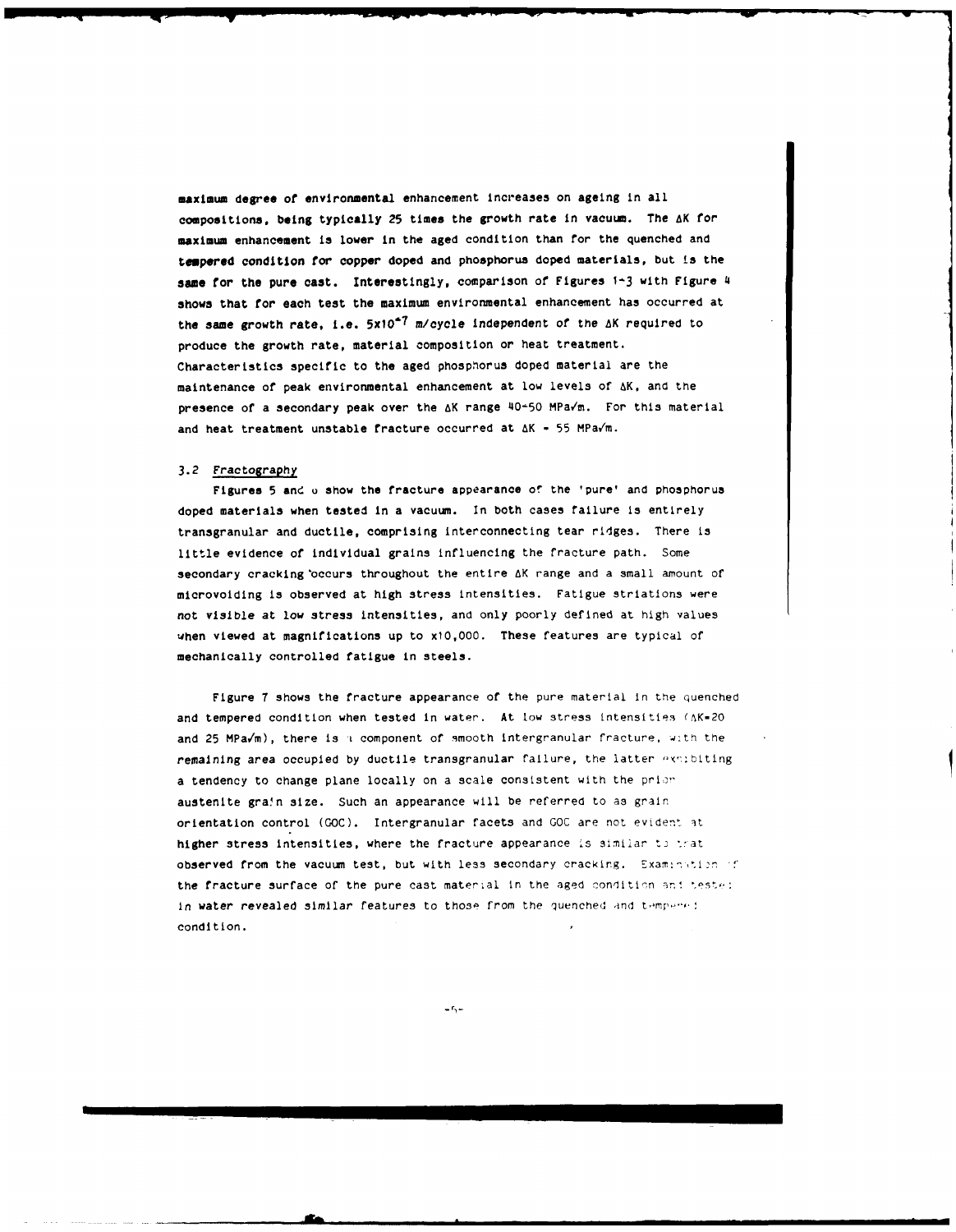Figure **8** shows the fracture surface of the quenched and tempered copper doped material. At low and intermediate stress intensities there is pronounced **GOC of** the transgranular failure and a small number of smooth inter granular facets. A distinctive feature of the transgranular fracture is the ridged appearance, which contrary to normal fatigue striations, lie parallel to the macroscopic growth direction. Subsequent metallographic examination of polished ano etched specimens, prepared **by** removing a minimum of material from the fracture surface, suggests that these ridges lie parallel to the tempered martensitic lath structure with each ridge comprising several individual laths. **As** AK increases, **GOC** becomes less pronounced and finally disappears at high stress intensities. Similar features and trends with AK were observed for the aged condition.

Figures **9** and **10** show the fracture appearance of the phosphorus doped macerial in the quenched and tempered, and aged conditions respectively. In the quenched and tempered condition the appearance is similar to that observed in the pure cast. Ageing results in a markedly increased proportion of intergranular fracture. At low stress intensities  $(\approx 20 \text{ MPa/m})$  their distribution is fairly random. Above 25 MPa'm the intergranular fracture tends to occur in packets of several grains interconnected **by** regions of wholly transgranular failure. The packets become larger with increasing AK and can occupy up to half the total crack front across the specimen, resulting in erratic high growth rates. The appearance of the final unstable fracture region was almost entirely intergranular, with occasional interconnecting ductile ligaments.

#### 4. Discussion

Environmentally enhanced crack growth has been demonstrated for **all** tree compositions in both heat treatment conditions, giving rise to the characteristic 'hook' shaped growth curve<sup>(6)</sup>. The degree of enhancement is iffected **by** heat treatment, generally increasing with ageing at 500\*C. :omparison of water and vacuum test data shows that at AK levels where growtn rate enhancement occurs there are associated changes in fracture morphology, namely:

i) a reduction in the degree of secondary cracking;

ii) introduction of **GOC** transgranular cracking;

iII) introduction of smooth intergranular cracking.

These observations confirm the presence of a microstructural/environmental

 $+6-$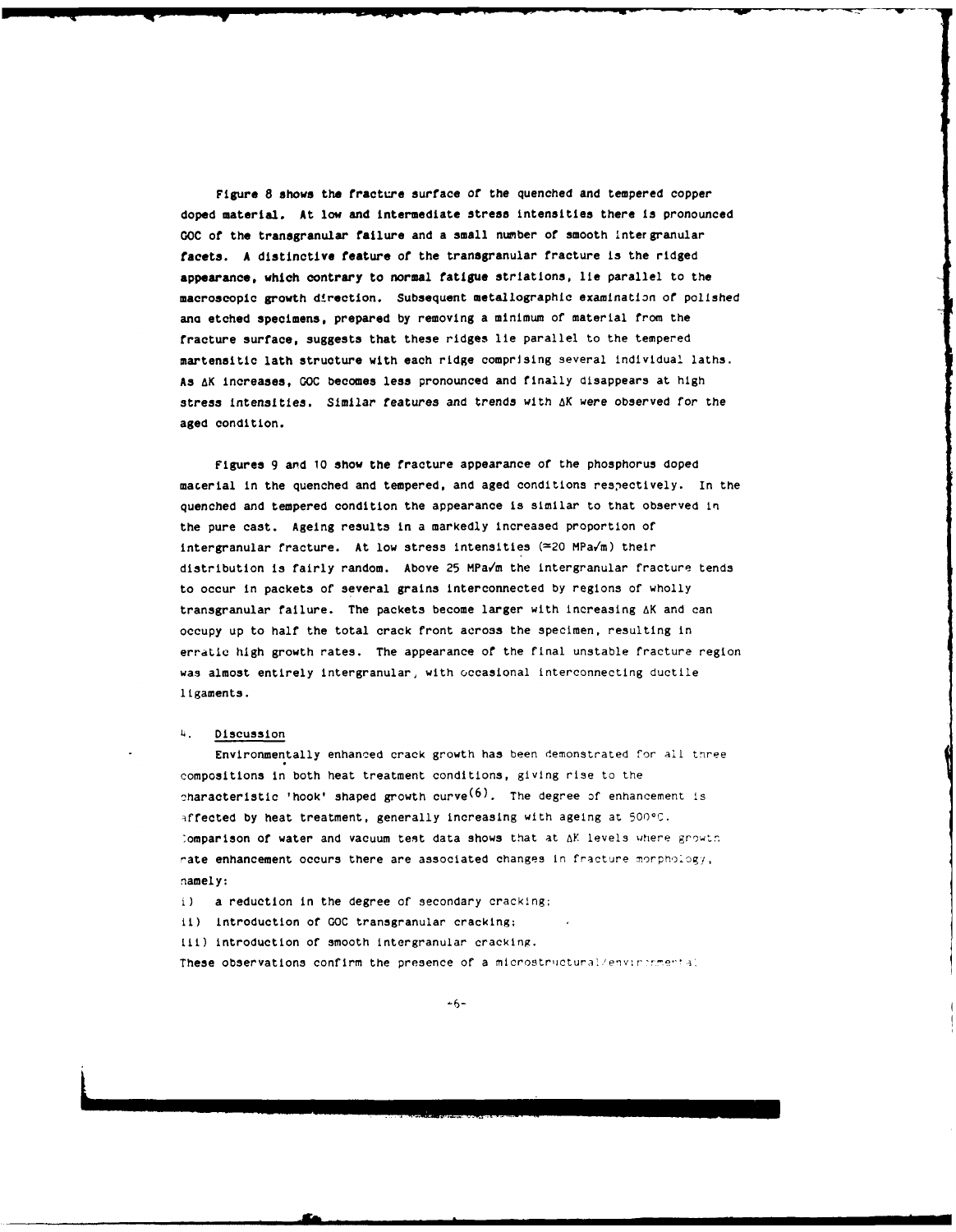interaction, although it should be noted that the magnitude of the changes in growth rate between materials of differing composition or neat treatment is only modest.

**A** detailed fractographLc eamLnatlion(<sup>7</sup> )of 44 **A533B** test specimens tested mainly in high temperature **(2880C)** water environments has also shown that environmental enhancement was, without exception, accompanied **by** a change in fracture morphology. The fracture appearance became more brittle, exhibiting regular shallow striations, little secondary cracking, tear ridges in the direction of crack propagation and fan+shaped facets, generally associated with MnS inclusions. When tested at room temperature some Intergranular fracture also occurred, but growth rates were largely unaltered. However, contrary to reference **7,** the fractographic observations reported here cannot be quantitatively related to the degree of growth enhancement. For example, Figure 4 Indicates that environmental enhancement of the copper doped material in the quenched and tempered condition does not rapidly increase until a **AX** of **25** MPa/m is attained, whereas Figure **8** shows well developed **GOC** at 20 MPaV/m. Furthermore, ageing promoted the growth rate enhancement, but there was no associated increase in **GOC** or other environmentally sensitive fracture modes.

Although sensitive to heat treatment, it may be noted that the maximum growth rate enhancement is similar (i.e. x25-30) in all three casts, independent of impurity content. Furthermore, maximum enhancement occurred at a specific growth rate (5x10<sup>-7</sup> m/cycle) independent of  $\Delta K$ , material composition and heat treatment. These observations suggest that it is the rate of creation of clean metal surfaces at the crack tip that determines when, i.e. at what  $\Delta K$ , frequency and stress ratio environmental enhancement will occur, and that metallurgical variables control the degree of enhancement. It is suggested that at low growth rates there is insufficient clean metal surface exposed for the associated crack tip chemical activity to enhance growth, and at high growth rates the process is dominated by growth from mechanical fatigue. In these regions there is therefore little or no detectable enhancement. At intermediate growth rates there is a regime where sufficient crack tip chemical activjty occurs to produce significant enhancement, compared with the mechanical controlled growth.

Variation in the metallurgical variables reported here, that is ecpper and phosphorus impurity content and isothermal ageing, have generally resulted in

**-7-**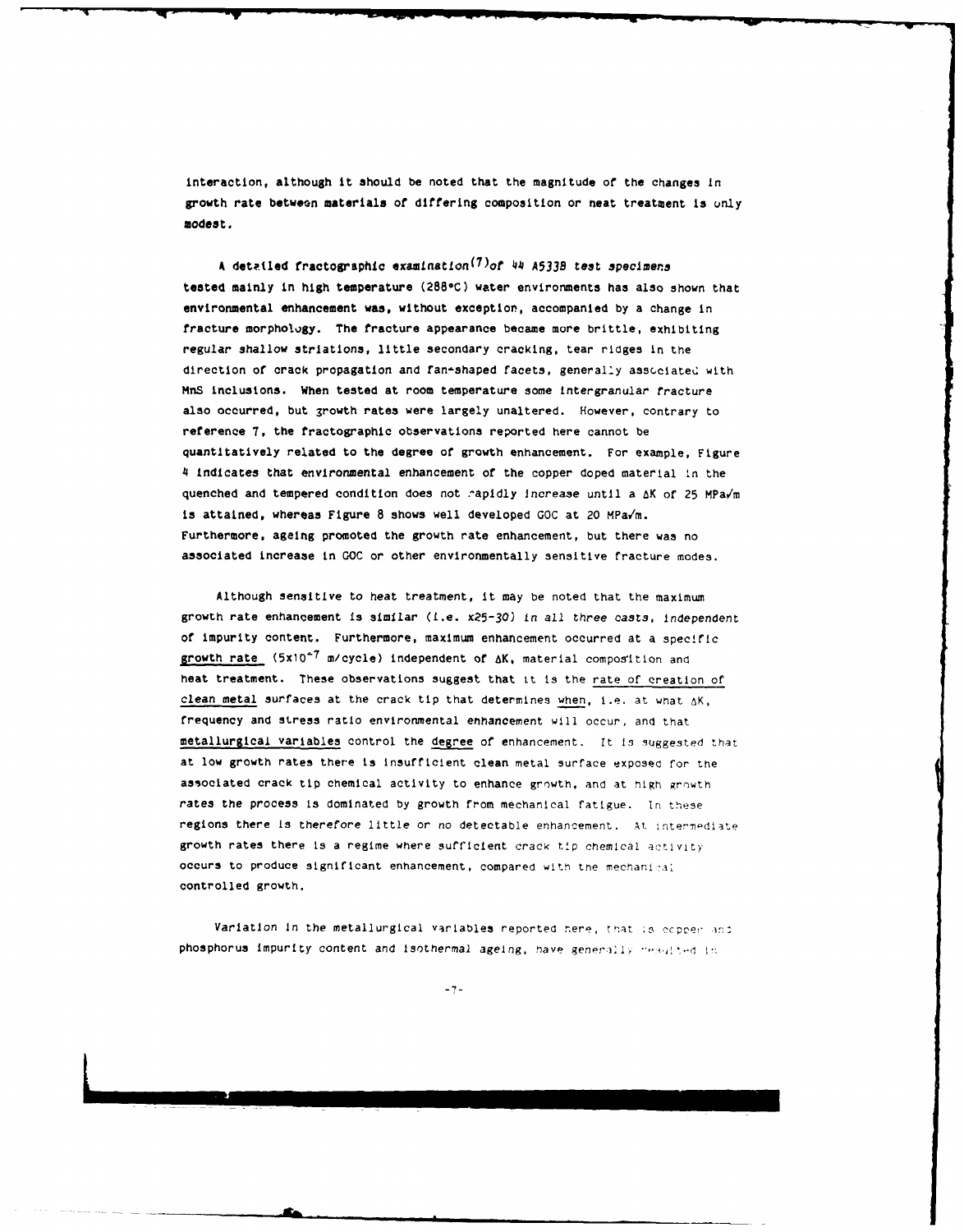**rather modest changes** In growth rate or enhancement, I.e. within a factor of **2-3.** Ageing Increased growth rates **ir** all three compositions. Previous work<sup>(8)</sup>conducted using the same materials has shown that ageing at 500°C induces temper embrittlement arising from grain boundary segregation of phosphorus. Accordingly, the 'pure' and copper doped materials exhibited relatively small **(i.e.** about **30C)** Increases in the ductile to brittle transition temperature recorded from Charpy impact tests, whereas the phosphorus doped material produced an embrittlement of **<sup>150</sup> <sup>0</sup> C.** Phospho.-us segregation in the phosphorus doped material appears to have had two distinct influences on the fatigue properties in the water environment, depending on AK range. Firstly. at low AK values, i.e. **<22** MPaY'm maximum environmental enhancement is maintained, whereas in the other composition and heat treatment conditions the enhancement factor decreases. In this regime randomly distributed Intergranular facets augment the fatigue process. Secondly, at higher  $\Delta K$  values, i.e. > 40 MPa $\sqrt{m}$ approaching the static load toughness, bursts of intergranular fracture occur across large fractions of the total crack front, giving rise to erratic transient high growth rates. It is significant that despite high levels of phosphorus grain boundary segregation, no intergranular fracture was observed in the vacuum test on the aged phosphorus doped material throughout the entire AK range evaluated, and the observed growth rates were very similar to the quenched and tempered 'pure' material. Hence segregation appears to affect fatigue properties only in the presence of an active environment. It is interesting to note that although maximum environmen.al enhancement extends over a wider range of AK, the degree of maximum enhancement in the aged phospho'us doped ,material is similar to that found in the other composition materials.

With regard to the mechanism of environmental enhancement, one can speculate from the ohserved growth rate behaviour, post test fractographic analyses and comparison with the literature, but no direct evaluation has been made. It is common to distinguish betwen anodir dissolution and hydrogen embrittlement as alternative mechanisms of environmentally assisted cracking, but it should be remembered that they are generally the balancing anodic and cathodic reactions of the same corrosive cell and therefore Interdependen'. In this work environmental growth rate enhancement has been accompanied by a change in fracture morphology to include varying degrees of intergranular fracture and GOC transgranular fracture. It is thought unlikely 'hat **n:;** dissolution along selective grain orientations would give the same appearance as the GOC failure observed here, and therefore hydrogen embrittlement in

 $-8-$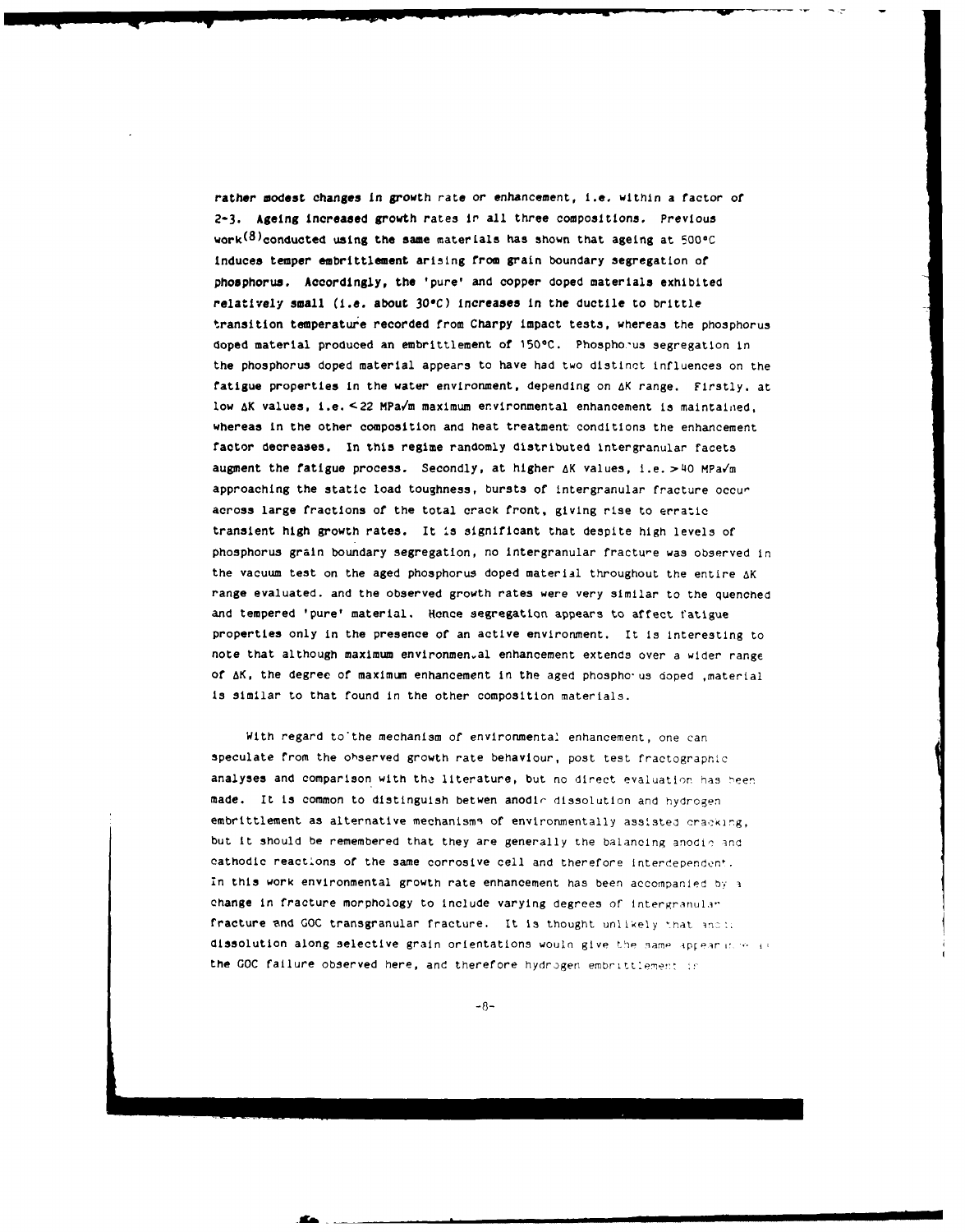considered a more likely mechanism. This surmise is u,ported by the results of Atkinson and Lindley<sup>(8)</sup>. In this work, similar envirormental enhancement factors were recorded at  $\Delta K$  values greater than 15-20 MPa/m for a commercial cast **of A533B** tested in hydrogen gas, gether wth an associated change ir fracture mode from ductile striations to transgranular faceting.

Several workers<sup>(143)</sup>have shown that under non-cyclic loading conditions intergranular decohesion in quenched and tempered steels is enhanced **by** the presence of hydrogen. It has been demonstrated that at a fixed hydrogen fugacity the stress required for deoohesion decreases as the grain boundary impurity content increases, and for a given level of segregation the stress needed for cracking decreases as the hydrogen concentration increases<sup>(10)</sup>. These observations are entirely consistent with those reported in this work obtained for cyclic loading conditions, where the phosphorus doped material tn the aged condition has been shown to exhibit more intergranular fracture and at lower stress intensities than the other compositions and heat treatment conditions.

Another fracture mode induced in iron and steel **by** hydrogen under static loading is glide-plane decohesion. This is characterised by cracking on  $|110|$ or 11121 planes, and occurs **In** tempered bainitic or martenaitic lath structures as well as iron single and polycrystals<sup>(10-12)</sup>. It is thought that it is the result of the collection of hydrogen in heavily dislocated slip bands. Mechanical fatigue crack growth will naturally produce slip bands radiating from the crack tip, ideally positioned to become saturated with hydrogen produced by corrosion. Planar slip will be promoted in the presence of hydrogen, further encouraging the formation of predominant slip bands. It is suggested therefore that there will be a tendency to produce crack growth along slip bands under cyclic loading by a mechanism analogous to glide plane decohesion inder station loading. The result will be a fracture path dominated by local grain orientation which, at higher magnification, will reflect individual lath orientations. These are the features ascribed to 000 transgranular facilir-The effect of ageing in promoting the degree of environmental enhancement also consistent with hydrogen enhanced fracture mechanisms. It is known that dislocations and vacancies act as moderately strong hydrogen sinks  $\mathbb{H}$ . Ageing will reduce the vacancy concentration left by quenching from the tempering treatment and may also result in some quhistruct mink of the dislocations, reducing their density. If, as suggested, the '19drocen single in

**-9-**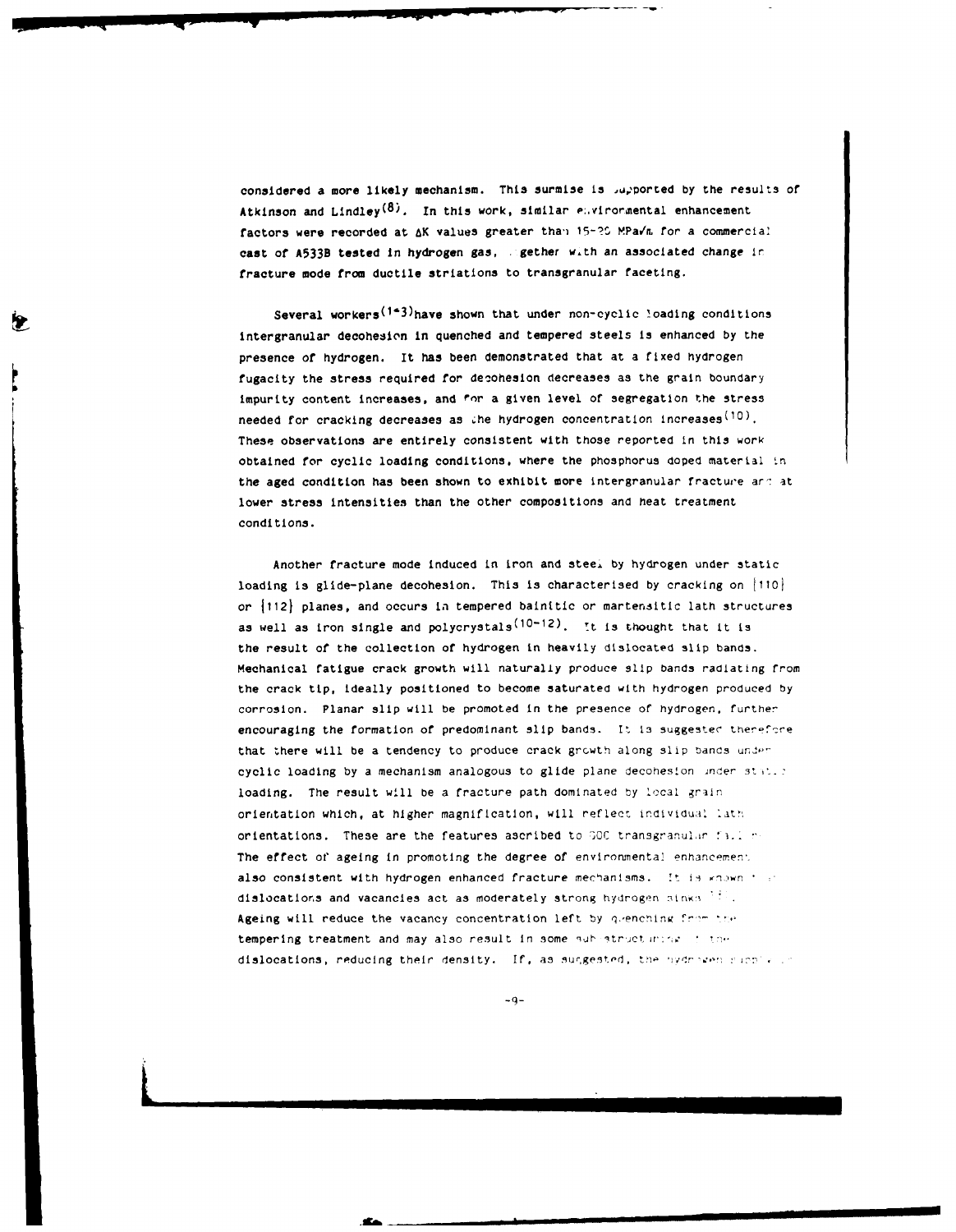controlled by the exposure rate of fresh metal surface during fatigue, and remains unaffected **by** ageing, then the hydrogen sinksource ratio will **be** less for materials in the aged condition. Hence the effective hydrogen concentration available for enhncing crack growLh will be increased **by 'he** ageing heat treatment.

Thus the main fractographic observations associated with the environment ..ly enhanced fatigue crack growth can be satisfaccorily explained on the basis of the known effects of hydrogen on plastic flow and rupture under static loading conditions.

#### Conclusions

- **I.** Three experimentzl melts of **A533B** pressure vessel steel containing varying amounts of copper and phosphorus have been fatigue tested in high purity water at 50°C in the quenched and tempered, and quenched, tempered and aged heat treatment cond!tions. Reference data has also been obtained in vacuum. The log da/dn versus log 4K growth rate curves derived from water tests all exhibit a hooked appearance characteristic of environmentally assisted fatigue.
- 2. Environmentally enhanced growth is restricted to a limited range of  $\wedge$ K (i.e. 20-45 MPa,/'a) for all melts in the quenched and tempered condition and for the high purity and copper doped melts **in** the aged condition Peak enhancement is found to occur at a specific growth rate  $(5x10^{-7}\pi/cycle)$ indebendent of composition, the AK required to achieve this growth rate, or the heat treatment condition.
- **3.** The maximum environmental enhancement, with riference to data obtained 'rom the pure cast in a high vacuum environment, is similar in all toree casts, being a factor of 25-30. The maximum enhancement factor is generally greater in the aged condition as compared to the quenched and tempered condition. In the aged phosphorus doped material, where ageing is known to promote significant grain boundary segregation, environmentally enhanced crack growth extends to lower values of **aK** than found **Ir.** the c)thor materiils,'heat treatment ccndit. **.ns.**
- 4. When tested in vacuum the fracture ippearance is transgraphic and in the state. over the entire AK range with little indication of underlateg grain

**-10-**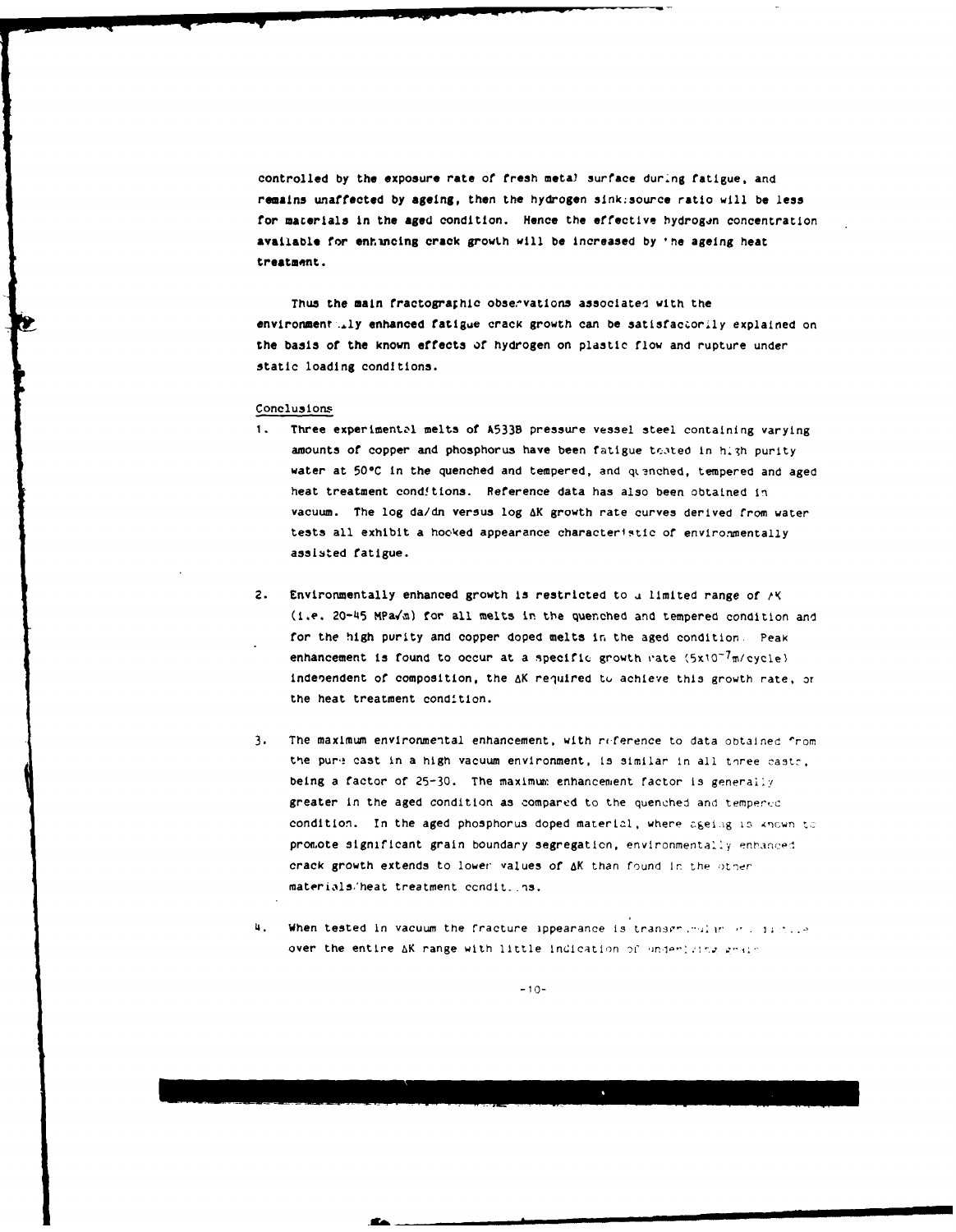structure. Ail tests in water exhibited changes in tracture morphology including varying amounts ot intergranular failure and tranagranular failure, exhibiting a marked dependence on underlying grain orientation. The stress intensity range over which environmentally enhanced growth was observed approximately corresponds to the range where changes in fracture mode occur.

**5.** The changes in fracture mode and growth rate are consistent with hydrogen induced cracking mechanisms observed under static loading conditions.

# Acknowledgements

**b** 

Ł

The authors gratefully acknowledge Dr J **A** Hudson, Dr P Scott. Dr **C** Hippsley and Dr J Atkinson (CEGB Leatherhead) for their helpful comments in writing this paper, and Mr **C** Lane **for** his experimental assistance. This work was performed as part ot the Harwell Underlying Fracture programme.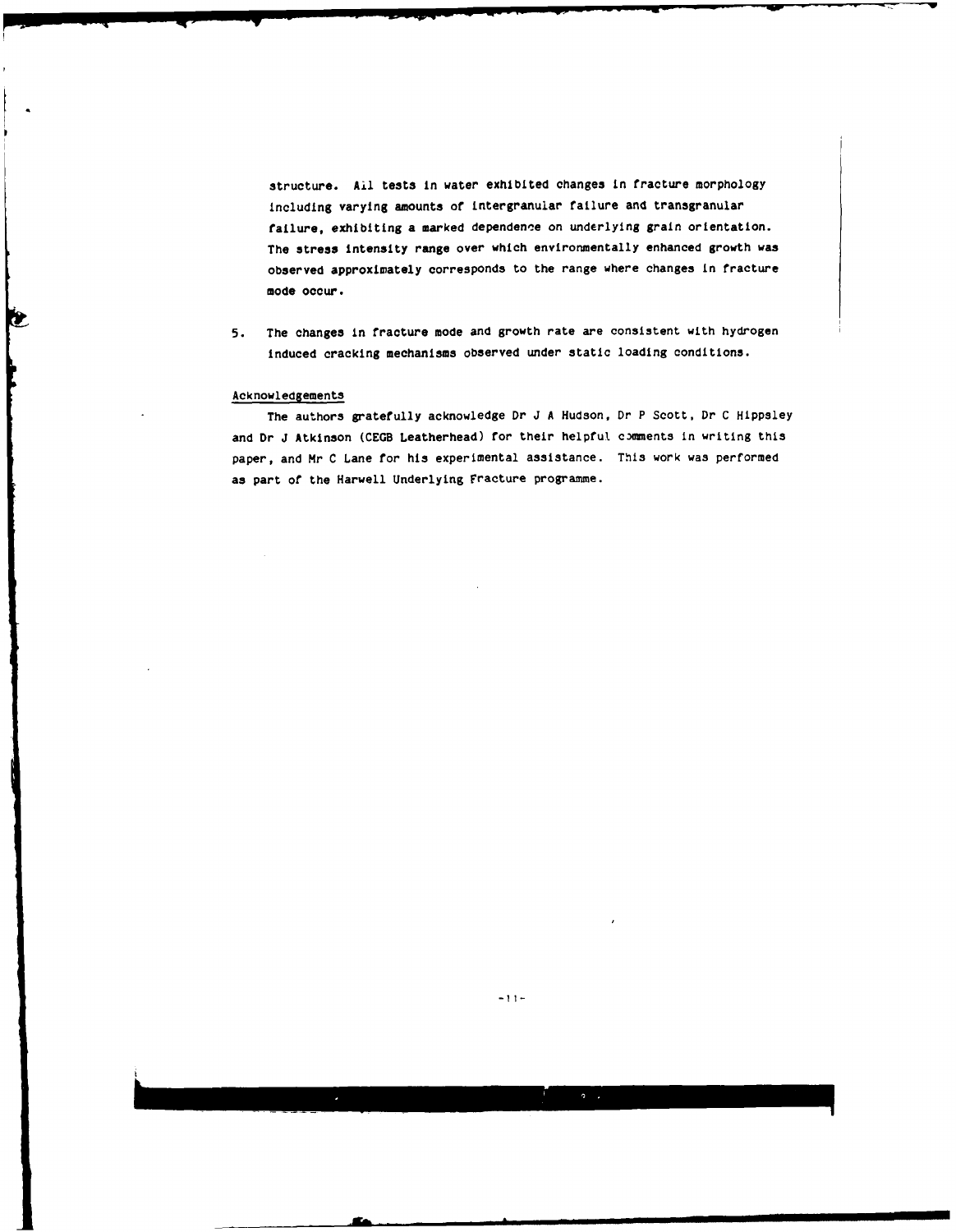#### **References**

Ċ.

- 1. **T** Inoue, K Yamamoto, **H Nagumo,** in Hydrogen Effects In Metals. **Ed I M** Bernstein, A W Thompson. **AIME 1981. pp777-784.**
- 2. K YoshIno, **C** J **Molahon. Met Trans** 197 **5, pp363-370.**
- **3. J Kameda, N Bandyopadhyay. C J** McMahon. Suppl to JIM **21, 1980,** pp437-440.
- 4. **G** Shrimpton, **S G** Druce. Program **FATEST.** A program for logging constant load amplitude fatigue test data. **UKAEA** Report AERE M384.
- **5. G** Shrimpton. Program **DADNEXP.** A program to compute crack growth **rates** from crack length and number of cycles data recorded during fatigue testing. **UKAEA** Report AERE M3485.
- 6. **T** R Mayer, **D** M Moon, **J D** Landes. J Press **Vess** Tech **1977,** pp238-2U7.
- **7.** Fractographic evaluation **of** specimens of **A5338** pressure vessel steels. EPRI Report **NP 3483, 1984.**
- 8. **S G Druce.** Acta Met Vol.34, No.2. pp219-232, 1986.
- **9. J D** Atkinson, T C Lindley. "The effect of hydrogen gas on fatigue crack propagation in **A533B** steel below 1000C and its relevance to environmentally assisted cracking in aqueous environments." TPRD/L/MT10212/M84. **CECB** Leatherhead, 1984.
- **10. C J** McMahon, In Hydrogen Effects in Metals. **Ed I** M Bernstein. **A** W Thompson, AIME **1981, pp219-234.**
- **11. S** Hinotani, F Terasaki, F Nakasato. Suppl to **JIM** 21, **1980,** pp421-424.
- 12. T Araki, Y Kikuta. **Ibid** pp425-428.
- **3. R** Gibala, **D S** de Mig~lo In Hydrogen Effects in Metalm. Ed **I** M Bernstein, **A W** Thompson, AIME **1981,** pp113-122.

-A|nCn•inniALmmim

**STA**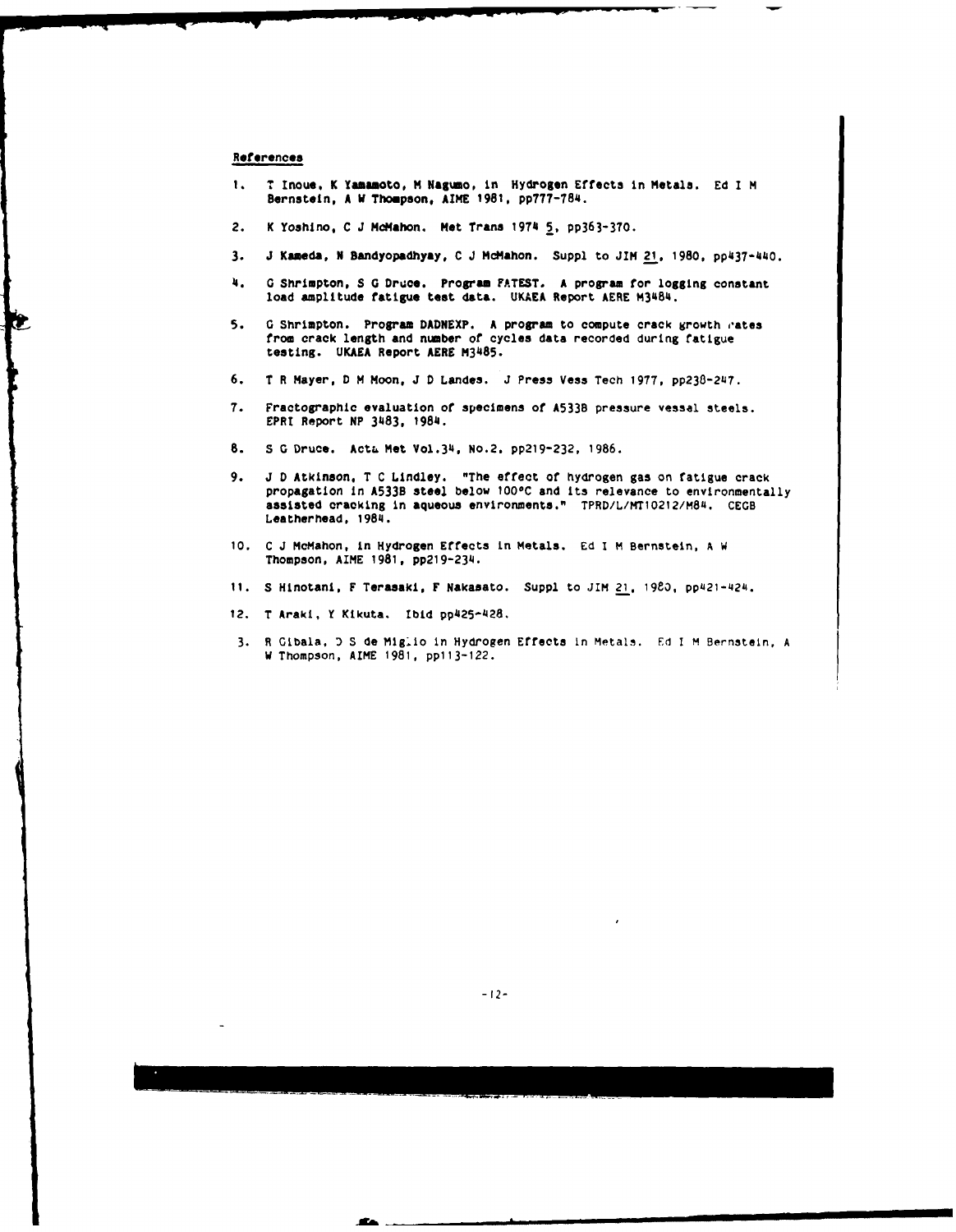LIDEL 1 CULTUCAL ANALYSES OF EXPERIMENTAL HELTS OF HOMONI STEELS

**RE** 

| $\frac{2}{3}$<br>$\begin{bmatrix}\n\mathbf{r} & \mathbf{r} & \mathbf{r} \\ \mathbf{r} & \mathbf{r} & \mathbf{r} \\ \mathbf{r} & \mathbf{r} & \mathbf{r}\n\end{bmatrix}$<br>Ã.<br>$\frac{1}{100}$ (iv)<br>(iv) (iv)<br>$\frac{1}{2}$<br>$\frac{1}{2}$<br>$\frac{1}{2}$<br>$\bullet$ $\frac{1}{2}$<br>$rac{8}{3}$<br>$\frac{2}{3}$<br>$=$ $\frac{1}{2}$<br>$\frac{8}{3}$<br>$\ddot{\mathbf{s}}$<br>1 <sup>8</sup><br>$\ddot{\phantom{a}}$<br>11 001-002-001-<br>$a \ddagger \frac{8}{7}$<br>$-15$<br>$(10, 0)$ (3) $(3)$ (3) (4) (4)<br>$3 - \frac{3}{6}$ $\frac{3}{6}$<br>$\sum_{i=0}^{n}$<br>$\frac{0.78}{10.02}$<br>$0.54$<br>((00.0) (400.0)<br>$0.52$ 0.5235<br>(10.010) 10.001)<br>$\begin{pmatrix} 1 & 5 & 5 \\ 1 & 5 & 5 \\ 0 & 0 & 0 \\ 0 & 0 & 0 \end{pmatrix}$<br>Ma<br>1<br>0.51<br>(0.00K)<br>$\frac{1}{100}$<br>$\begin{bmatrix} 0.27 & 1.39 \\ 10.000 & 10.023 \end{bmatrix}$<br>$\frac{1}{2}$ = $\frac{2}{3}$<br>$0.26$<br>$(0.001)$<br>$\frac{1}{2}$<br>$\frac{24}{10}$<br>Mean<br>(Standard<br>Deviation)<br>Mean<br>(Slandard<br>Devialion)<br>Mean<br>(Standard<br> Arvidlium) |          |  |  |  |  |  |  | $\hat{\mathbf{z}}$ |  |  |  |
|--------------------------------------------------------------------------------------------------------------------------------------------------------------------------------------------------------------------------------------------------------------------------------------------------------------------------------------------------------------------------------------------------------------------------------------------------------------------------------------------------------------------------------------------------------------------------------------------------------------------------------------------------------------------------------------------------------------------------------------------------------------------------------------------------------------------------------------------------------------------------------------------------------------------------------------------------------------------------------------------------------------------------------------------------------------------------------------------------|----------|--|--|--|--|--|--|--------------------|--|--|--|
|                                                                                                                                                                                                                                                                                                                                                                                                                                                                                                                                                                                                                                                                                                                                                                                                                                                                                                                                                                                                                                                                                                  |          |  |  |  |  |  |  |                    |  |  |  |
|                                                                                                                                                                                                                                                                                                                                                                                                                                                                                                                                                                                                                                                                                                                                                                                                                                                                                                                                                                                                                                                                                                  |          |  |  |  |  |  |  |                    |  |  |  |
|                                                                                                                                                                                                                                                                                                                                                                                                                                                                                                                                                                                                                                                                                                                                                                                                                                                                                                                                                                                                                                                                                                  | Cu doprd |  |  |  |  |  |  |                    |  |  |  |
|                                                                                                                                                                                                                                                                                                                                                                                                                                                                                                                                                                                                                                                                                                                                                                                                                                                                                                                                                                                                                                                                                                  |          |  |  |  |  |  |  |                    |  |  |  |

(i) "Hean and Standard Deviation calculated from n analysis uniformly ammpling each 100 by inget where m equate 15, 10, 8 and 10 for<br>"Lite, S doped, Cu duped and P doped materials respectively (excepting 9 and Al).

 $\mathfrak i$  $\,$   $\,$ 

(ii) Average of two determinations.

 $\overline{\phantom{a}}$ 

 $-13-$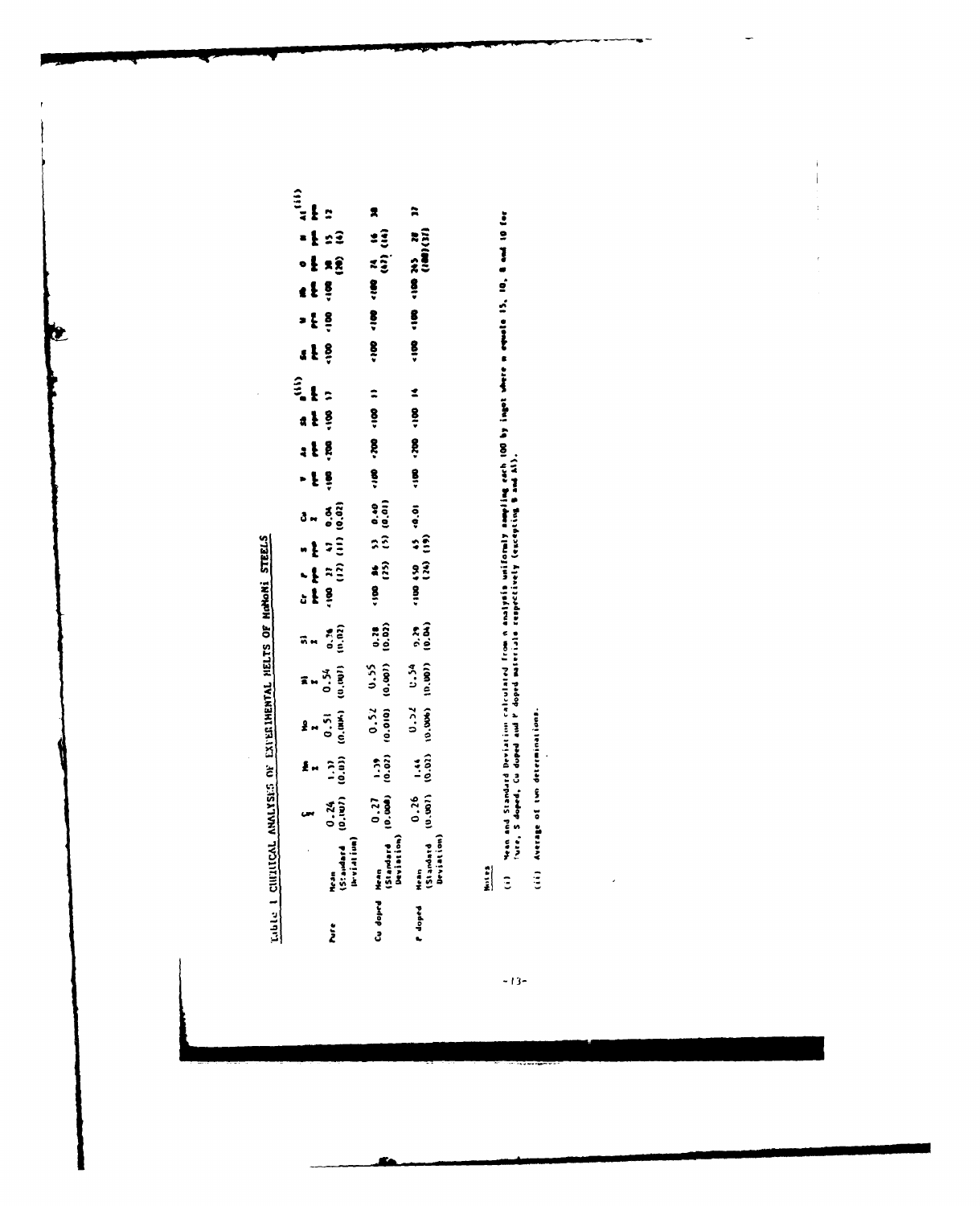# **Table** 2 **-** Typical Water Conditions

Anion Concentration (ppm)

| $F -$ | $C1 -$ | $No -$ | $sc_{\mu}^{3}$ $-1$ |
|-------|--------|--------|---------------------|
| 0.03  | 0.06   | ⊲0.1   | 0.05                |

Oxygen concentration

**3-6 ppb**

 $\bullet$ 

Conductivity 0.04 **- 0.06** pS/cm

 $-1\ell-$ 

Æ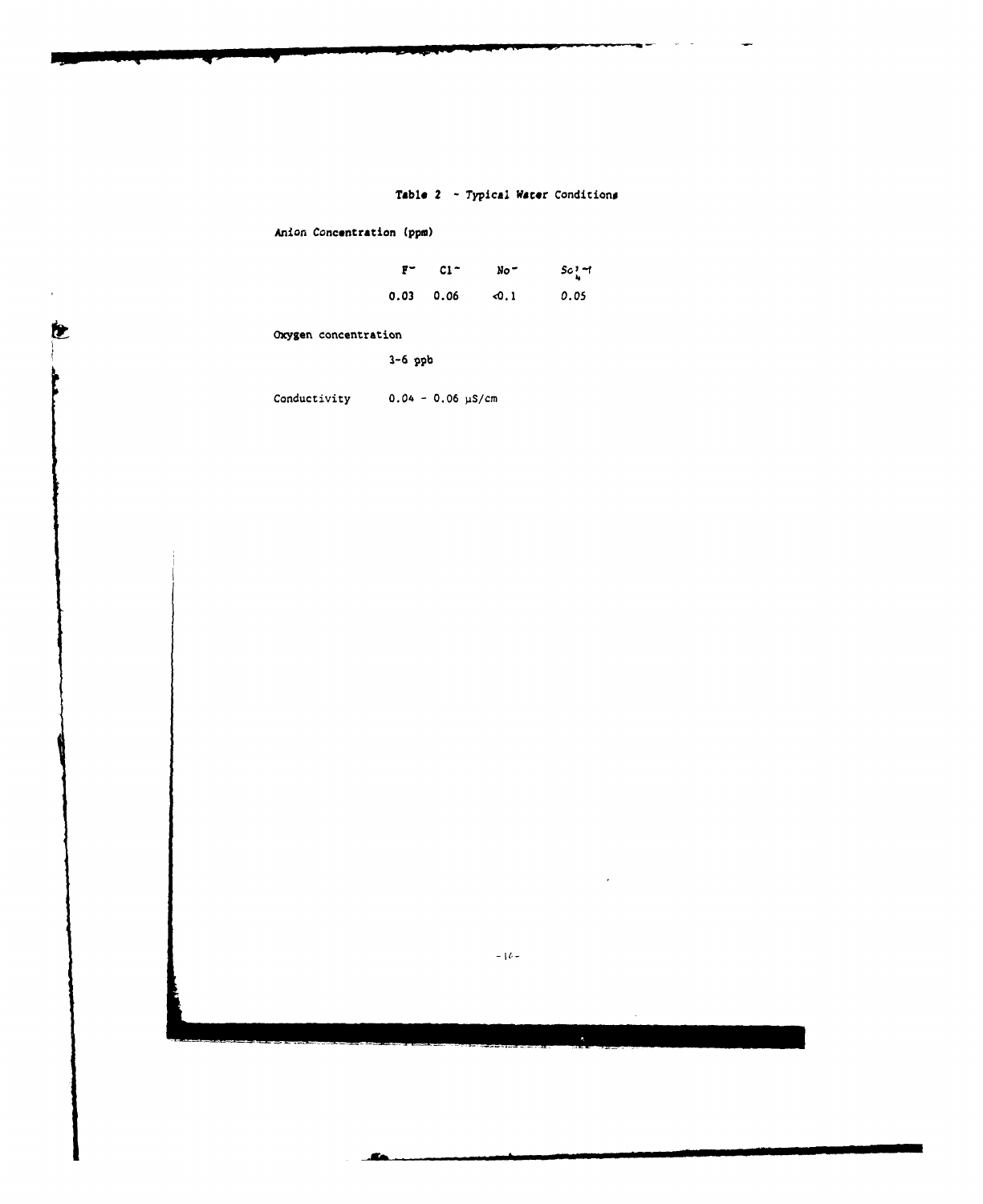

E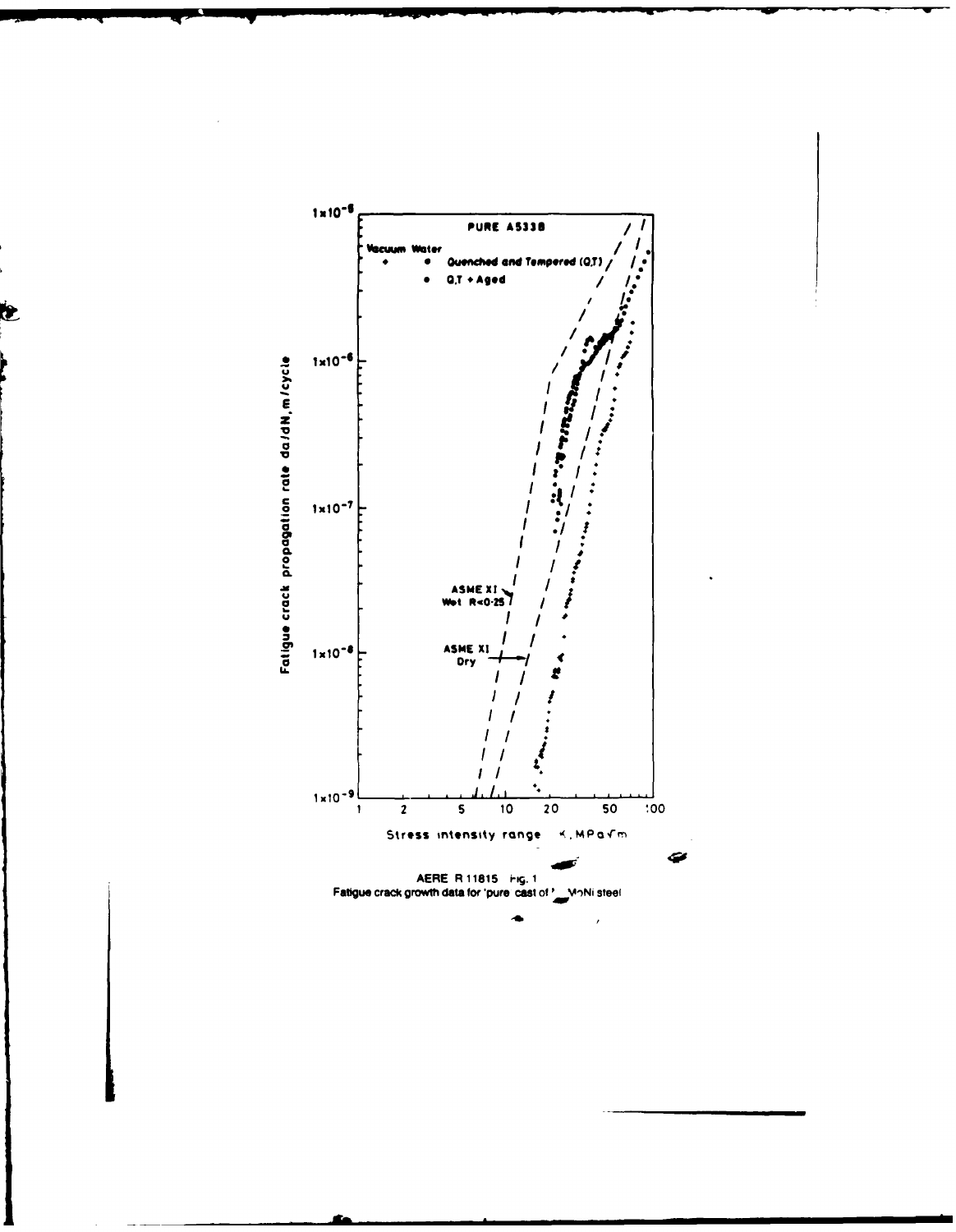

AERE R 11815 Fig. 2<br>Fatigue crack growth data for copper doped MnMoNi steel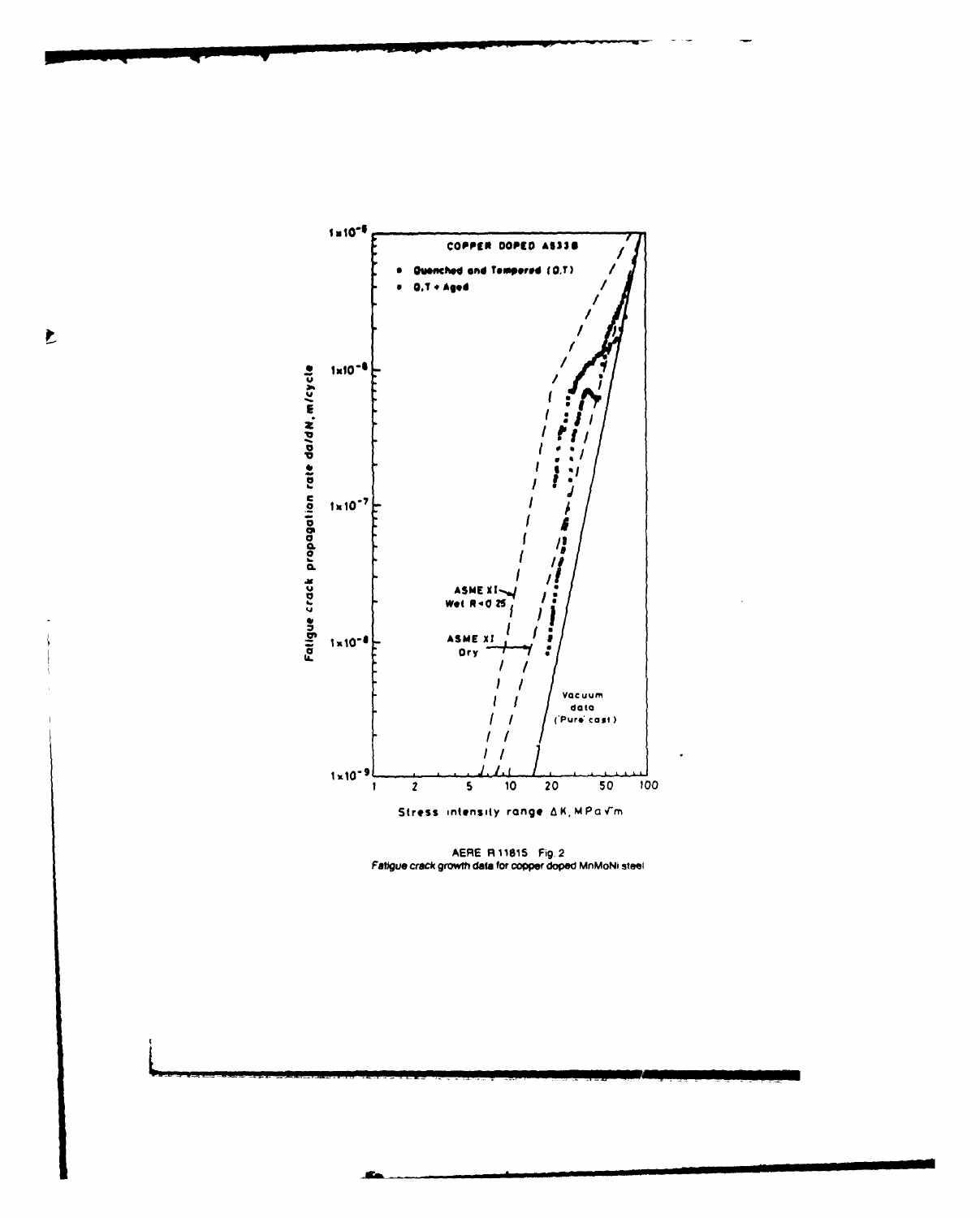

 $\overline{\mathbf{L}}$ 

AERE R 11815 Fig. 3<br>Fatigue crack growth data for phosphorus doped MnMoNi steel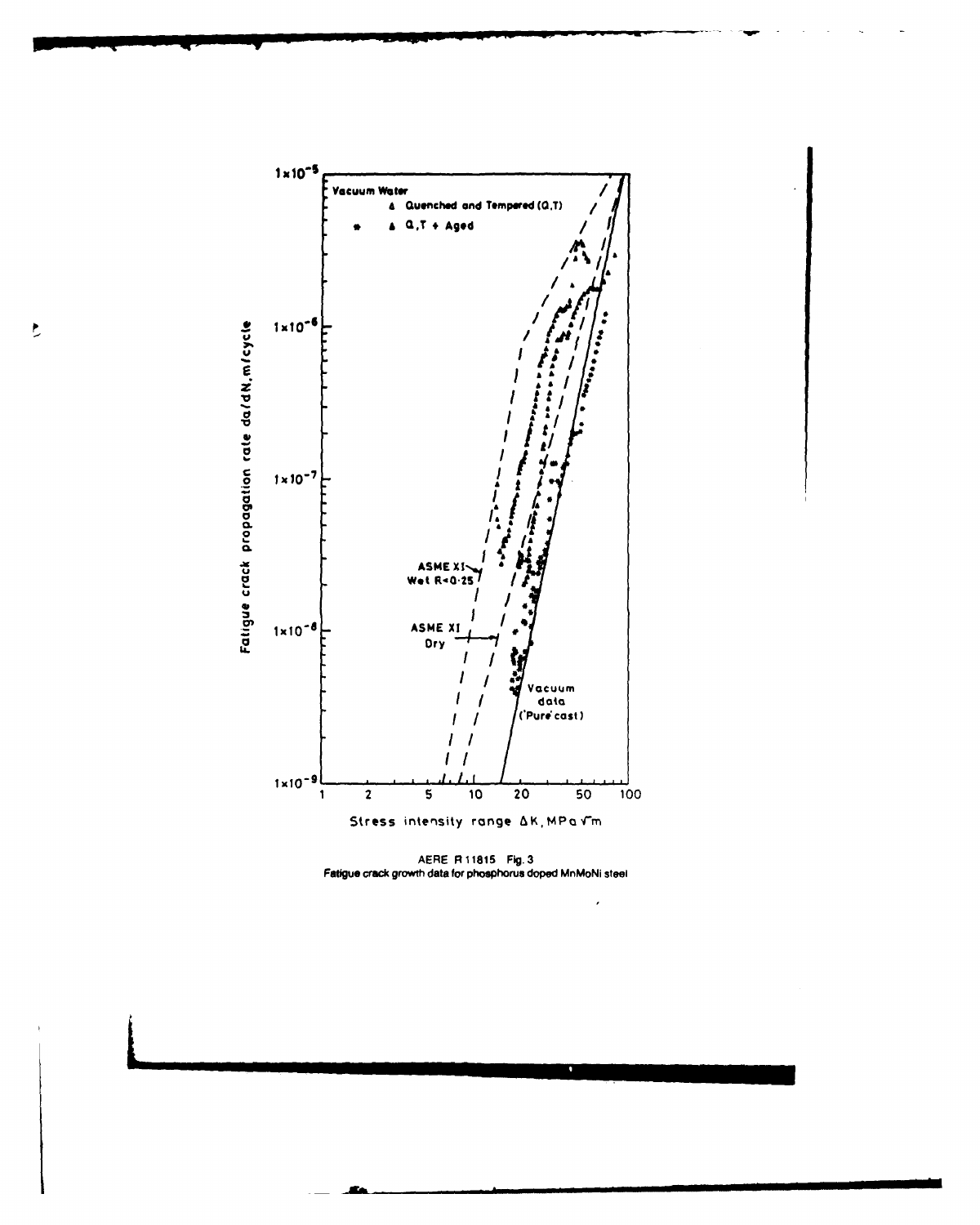

AERE R 11815 Fig. 4<br>Environmental enhancement of fatigue crack growth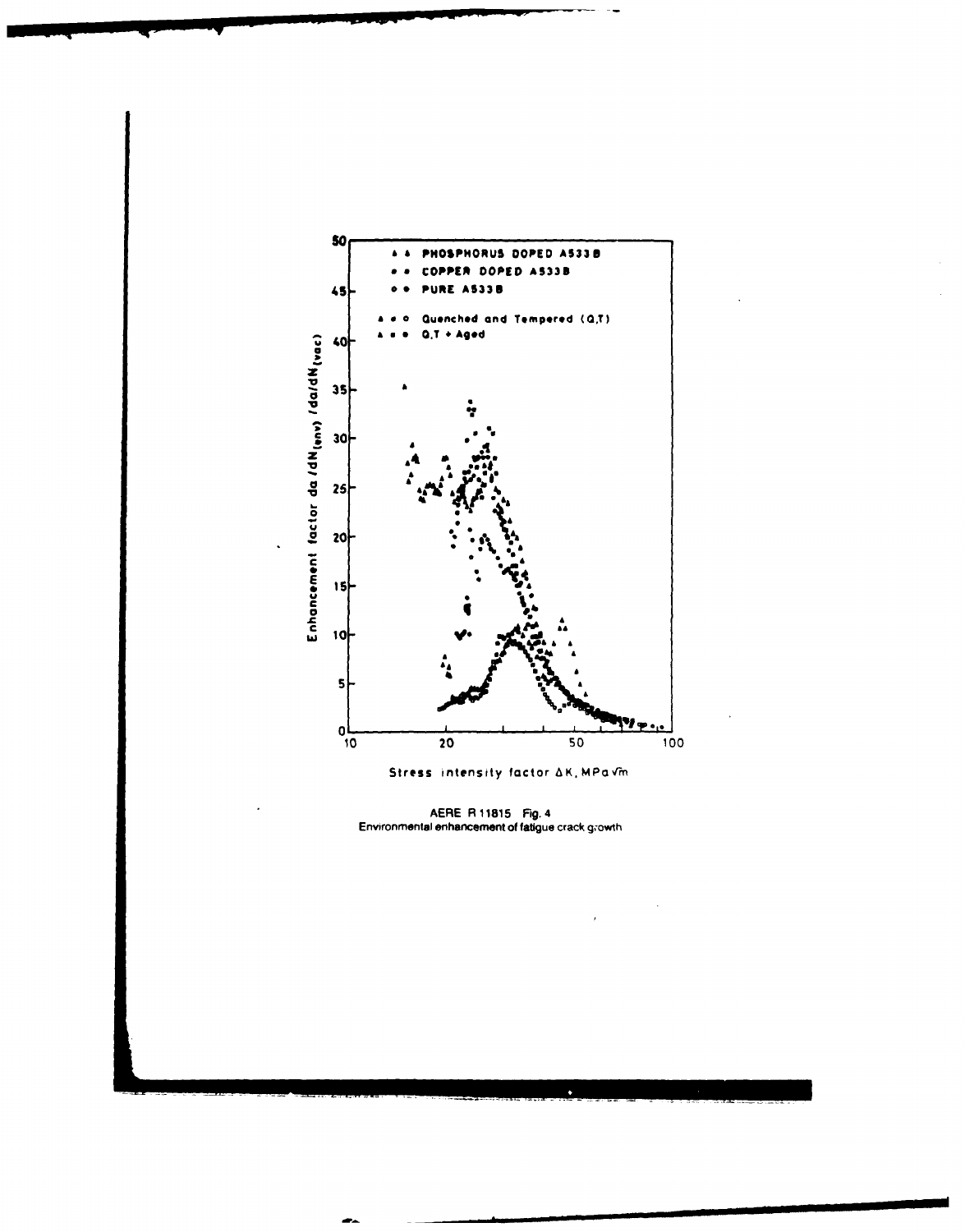

'Pure' Cast (Q-T) Vasuum test

÷.

ż.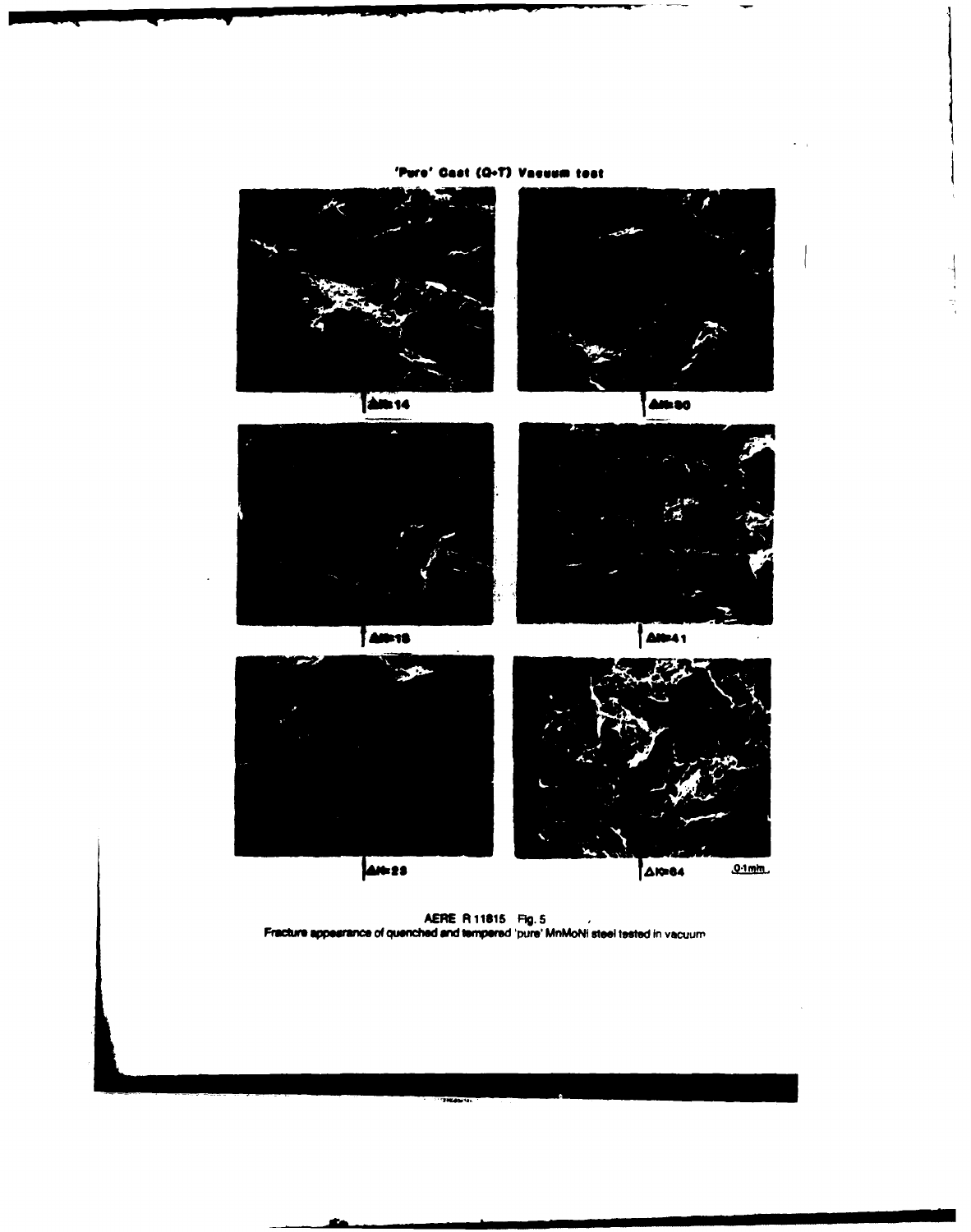**HARWELL LABORATORY** PHOTOGRAPH IC GROUP HR 24848

 $\overline{m}$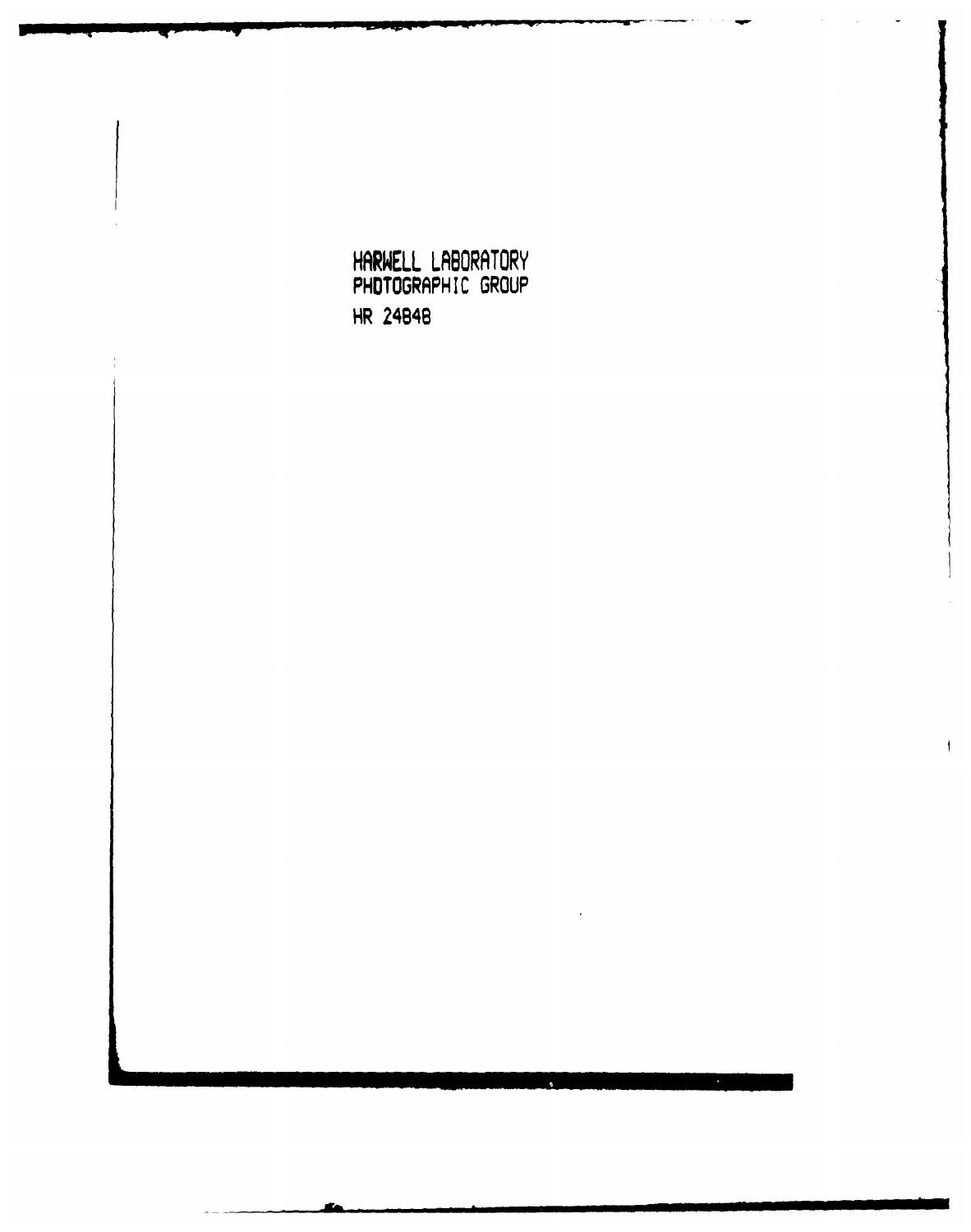

a.

c

 $\overline{\phantom{a}}$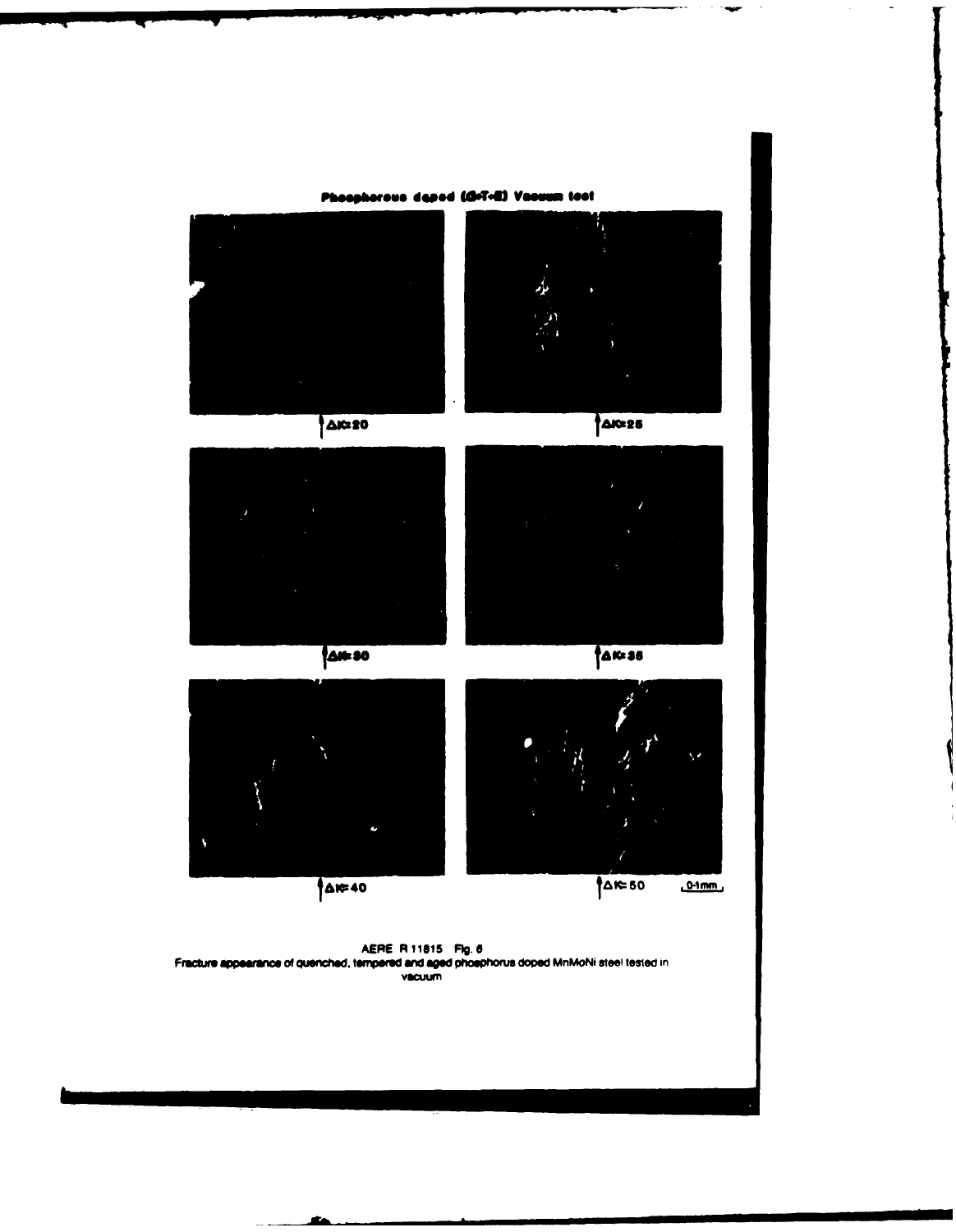HARWELL LABURATURY PHOTOGRAPH IC GROUP HR 21484T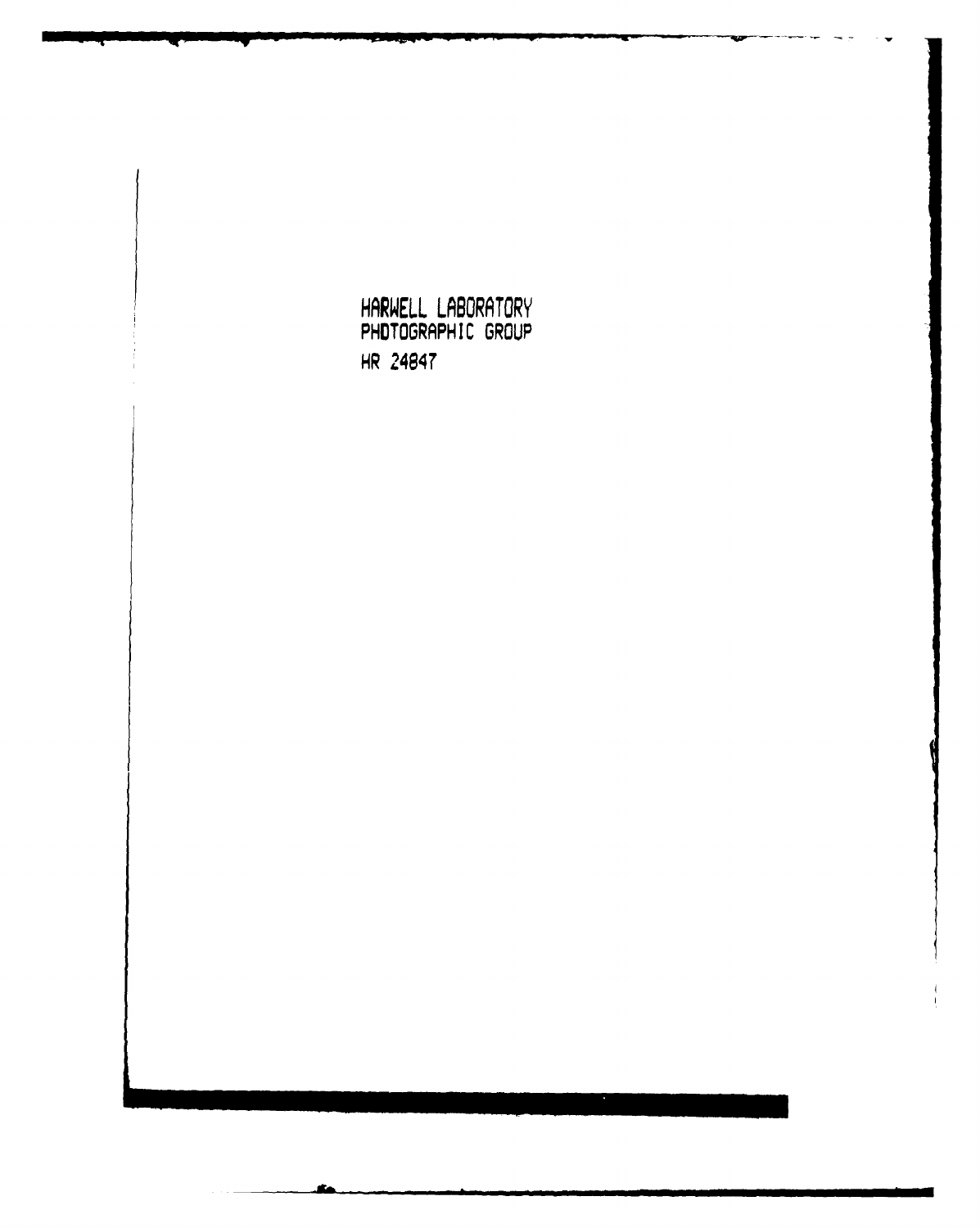

**AR-40** 

 $\bullet$ 

 $0.1$ mm

AERE **R11815 Ftg. 7** Fracture appearance of quenched and tempered 'pure' MnMoNi **steel** tested it, high ounty low oxygen water

 $\bullet$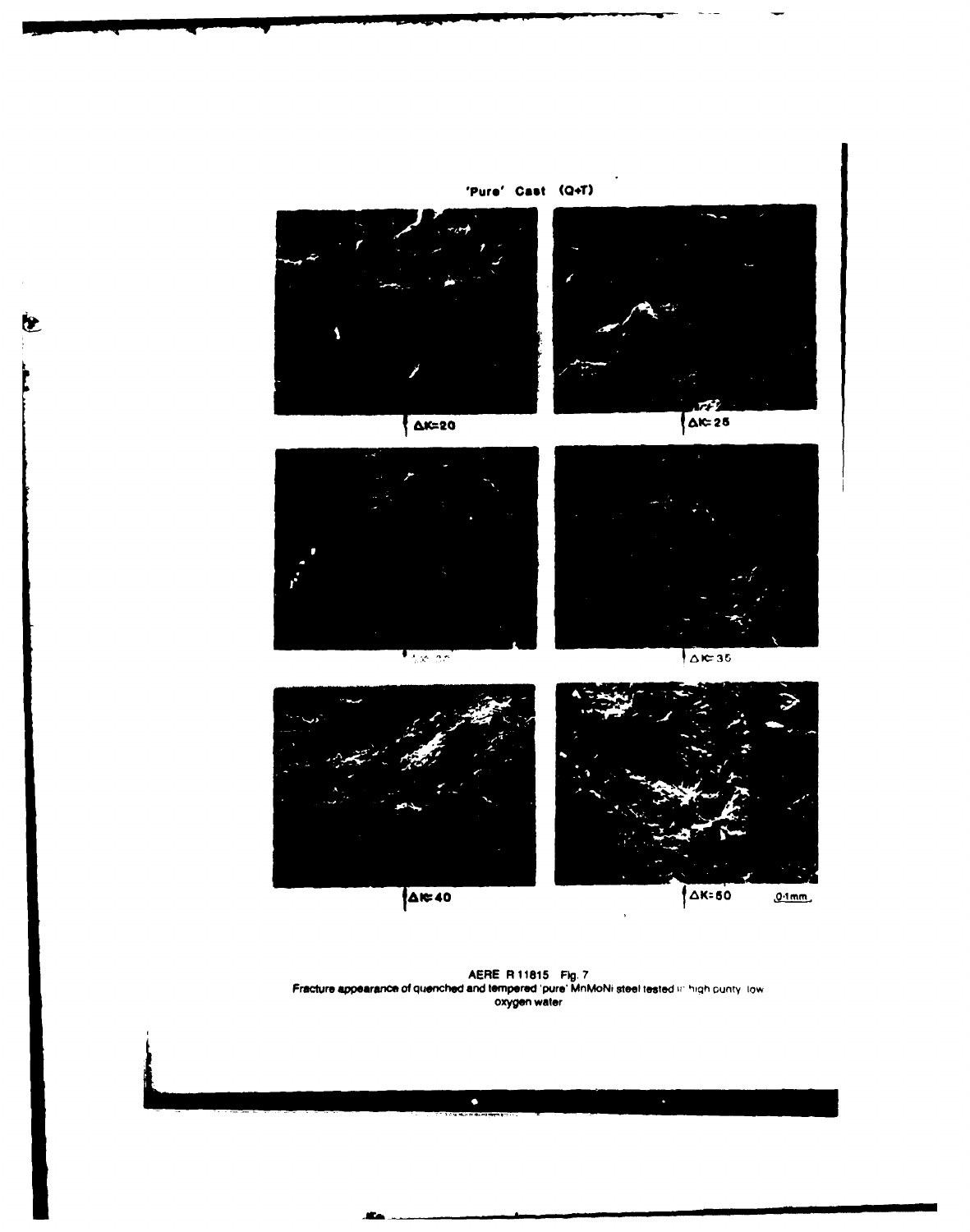**HARWELL LABORATORY** PHOTOGRAPHIC GROUP HR **6655**b  $\blacklozenge$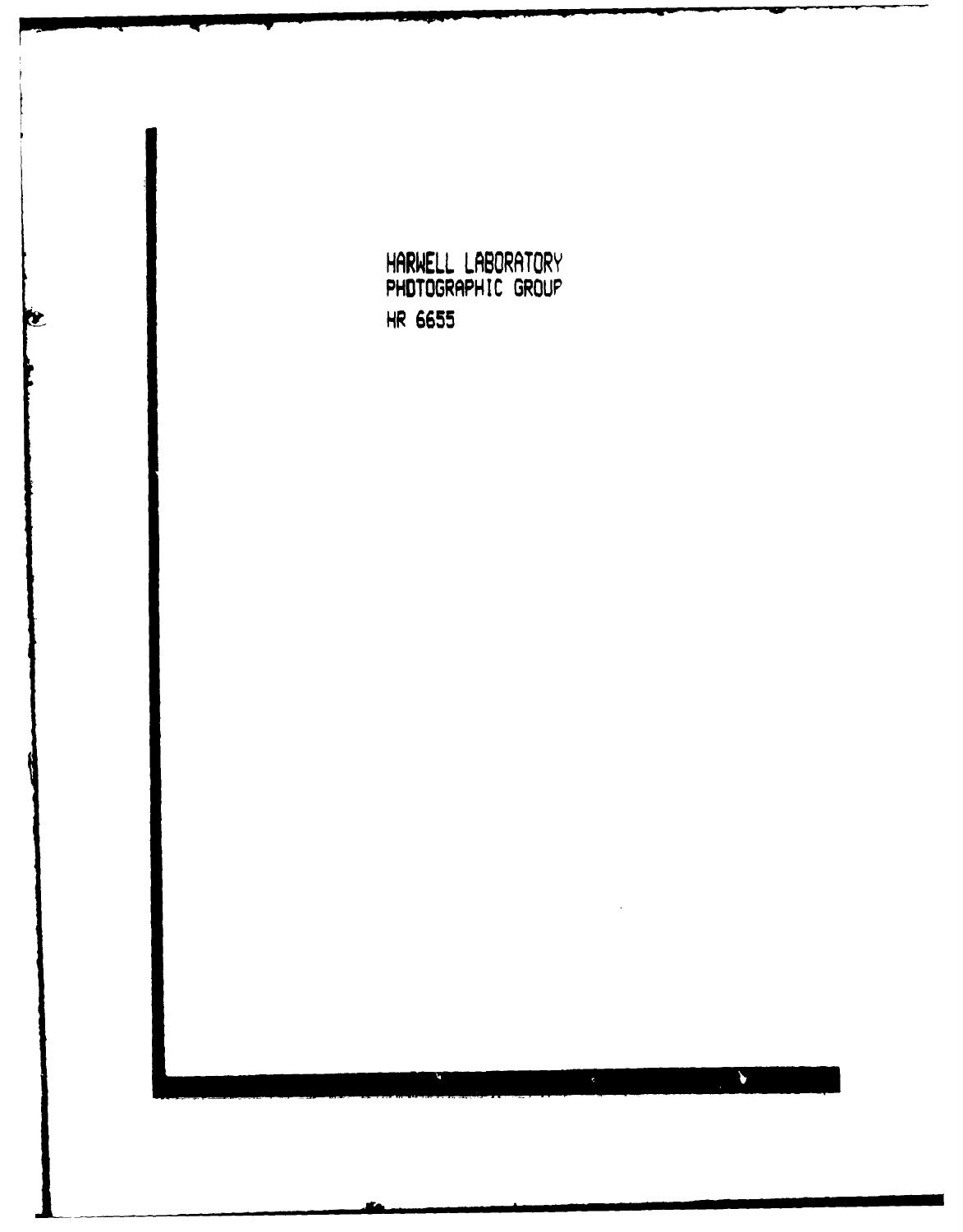





100-26



**AN-30** 

**AN=35** 





AERE R 11815 Fig. 8<br>Fracture appearance of quenched and tempered copper doped MnMoNi steel tested in high purity,<br>Inw oxygen white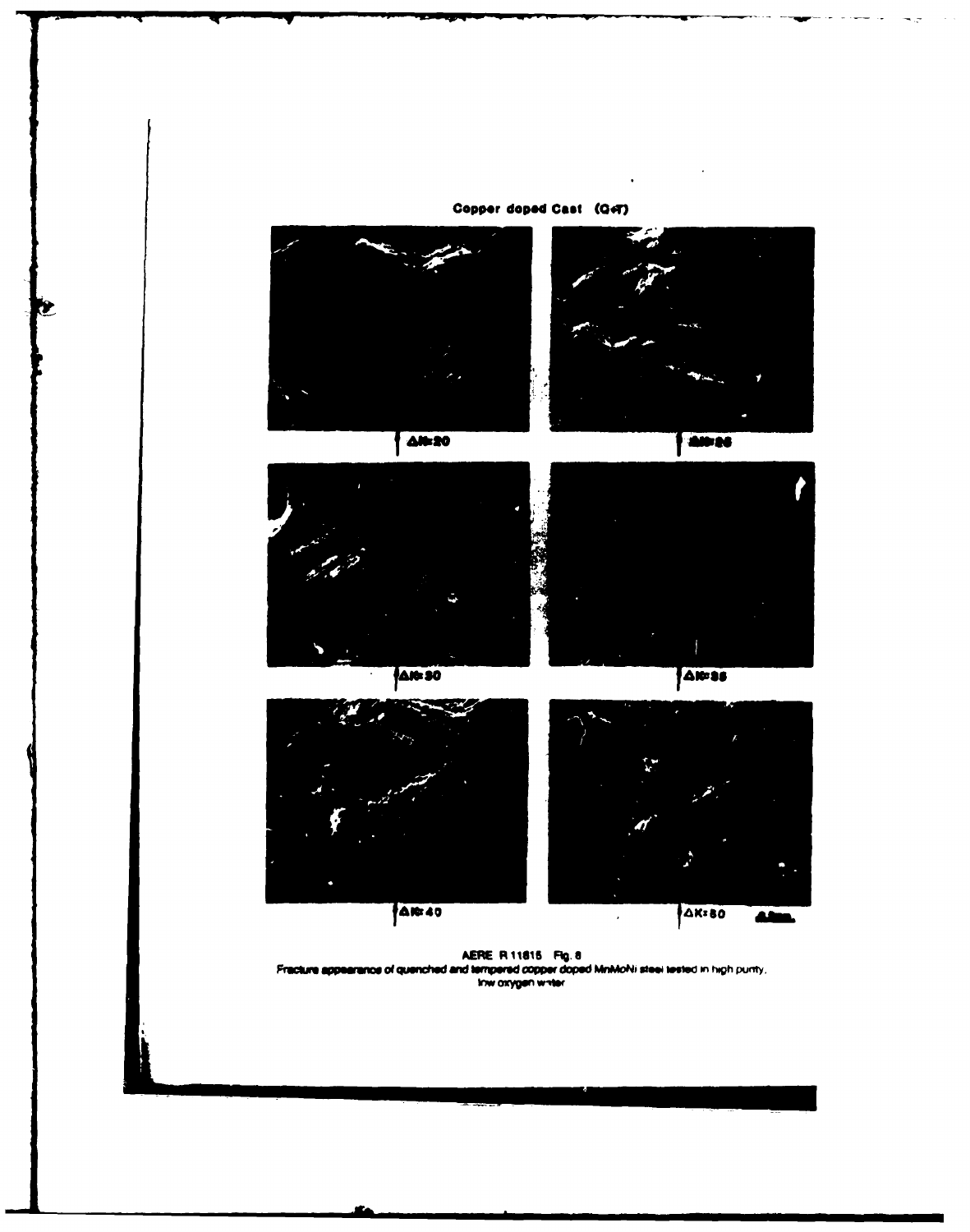**HARWELL LABORATORY** PHOTOGRAPH IC GROUP HR **6662**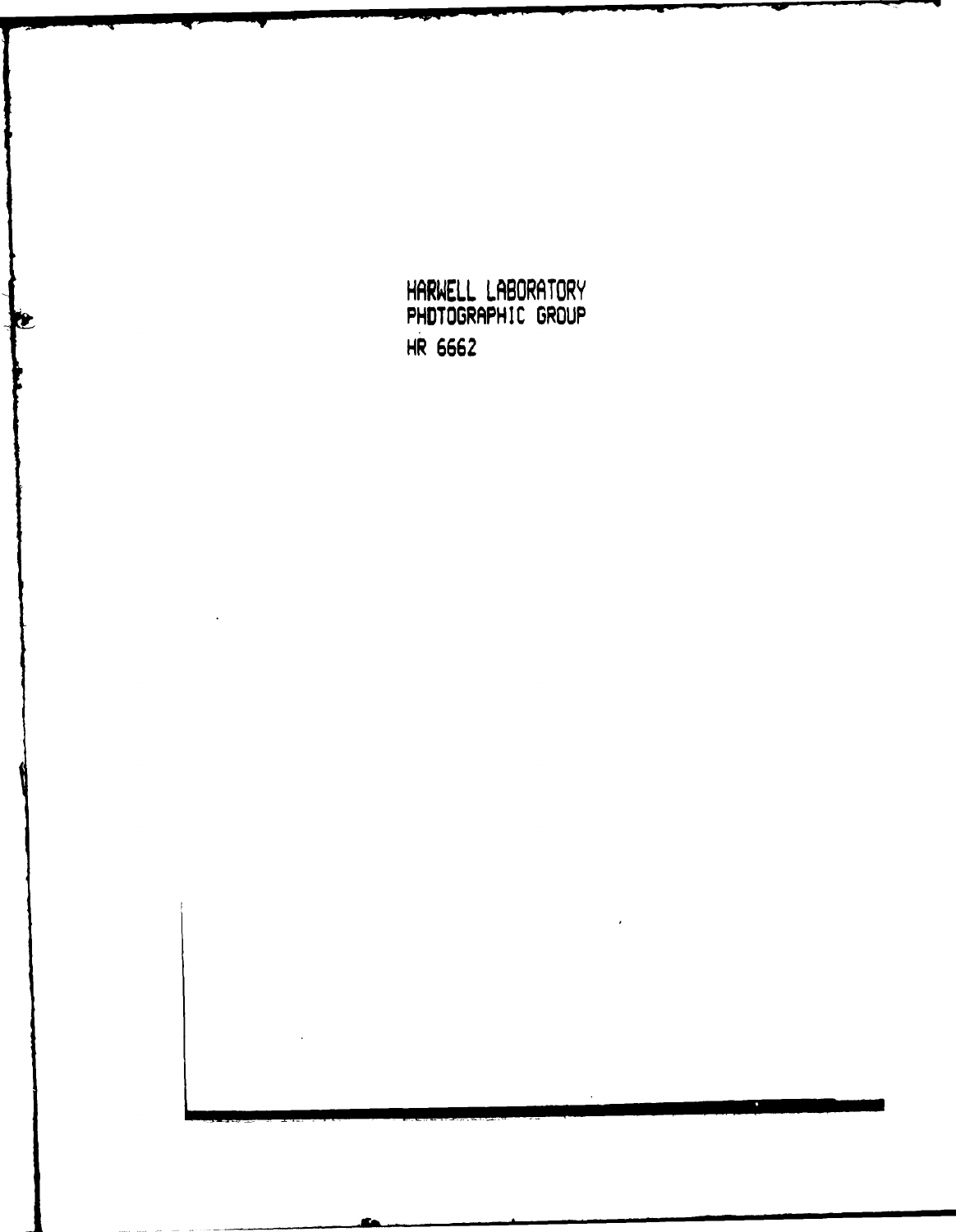

Œ



AERE R 11815 Fig. 9<br>Fracture appearance of quenched and tempered phosphorus doped MnMoNi steel tested in liight purtly, low oxygen water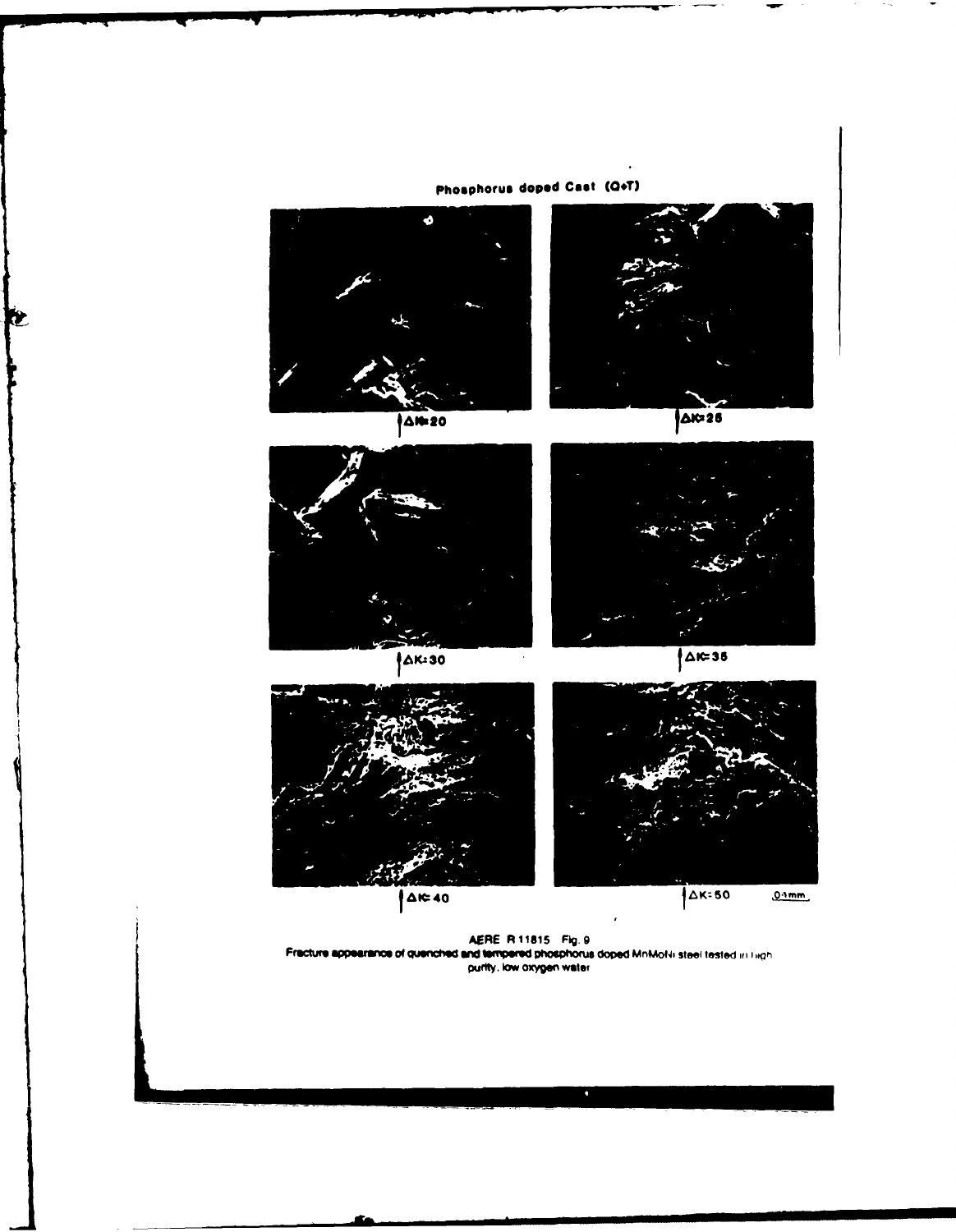**HARWELL LABORATORY** PHOTOGRAPHIC GROUP HR 6714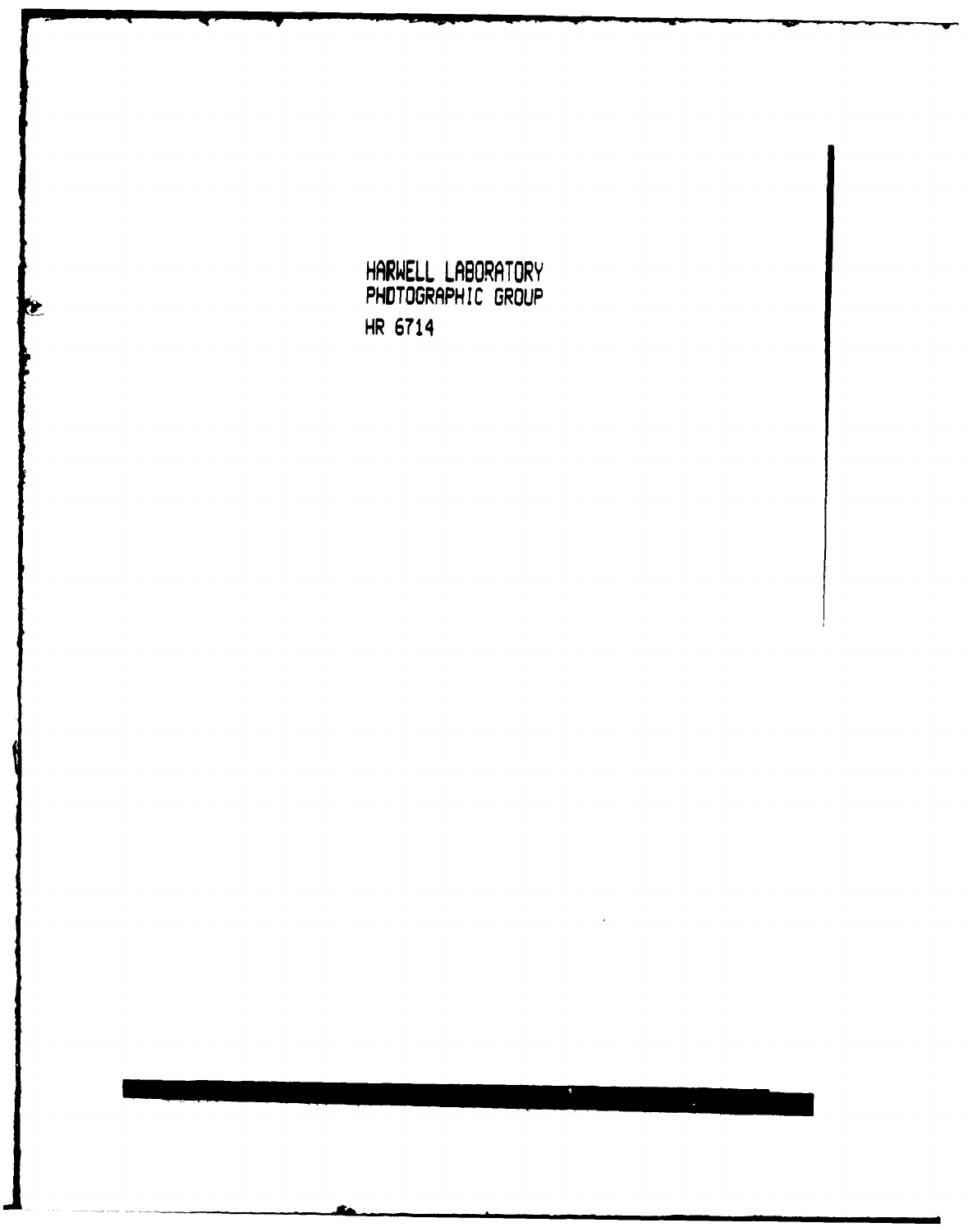

Ì.

AERE R 11815 **Fig. 10**<br>Fracture appearance of quenched, tempered and aged phoephorus doped MnMo?*I*i steel lasted in<br>high purity, low oxygen water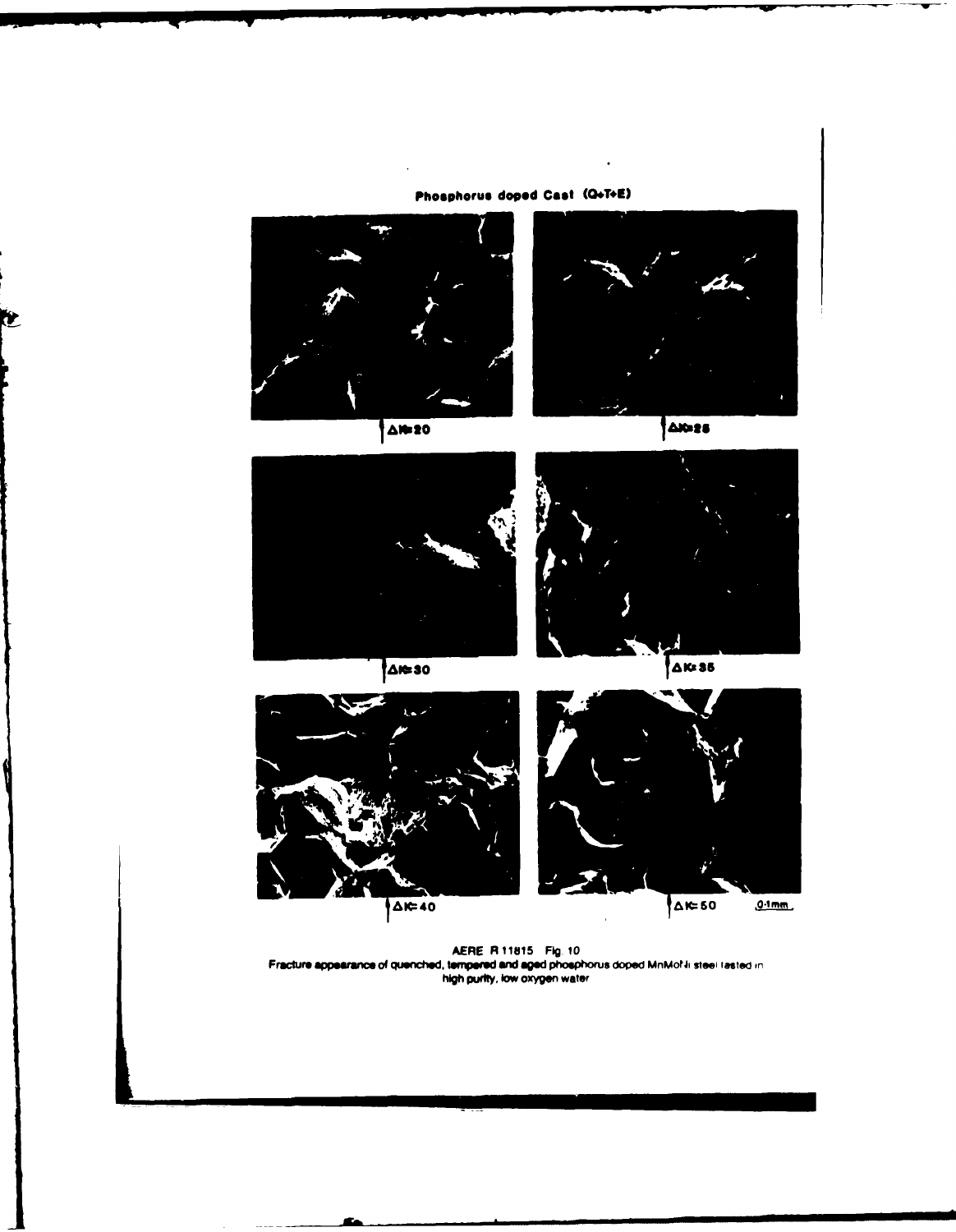HARWELL LABORATORY PHOTOGRAPHIC GROUP HR **6715**

 $\overline{\mathbf{z}}$ 

 $\blacktriangleright$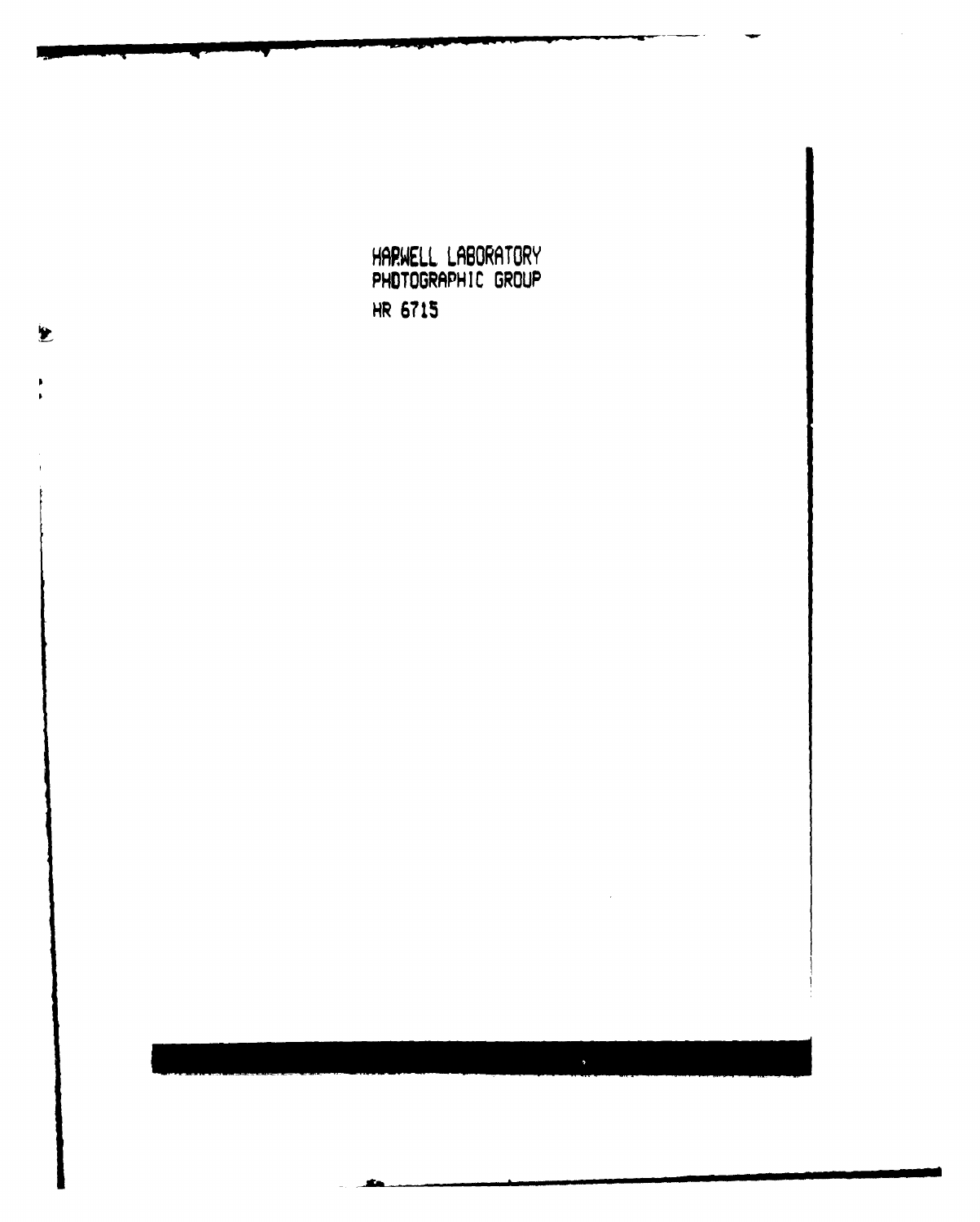